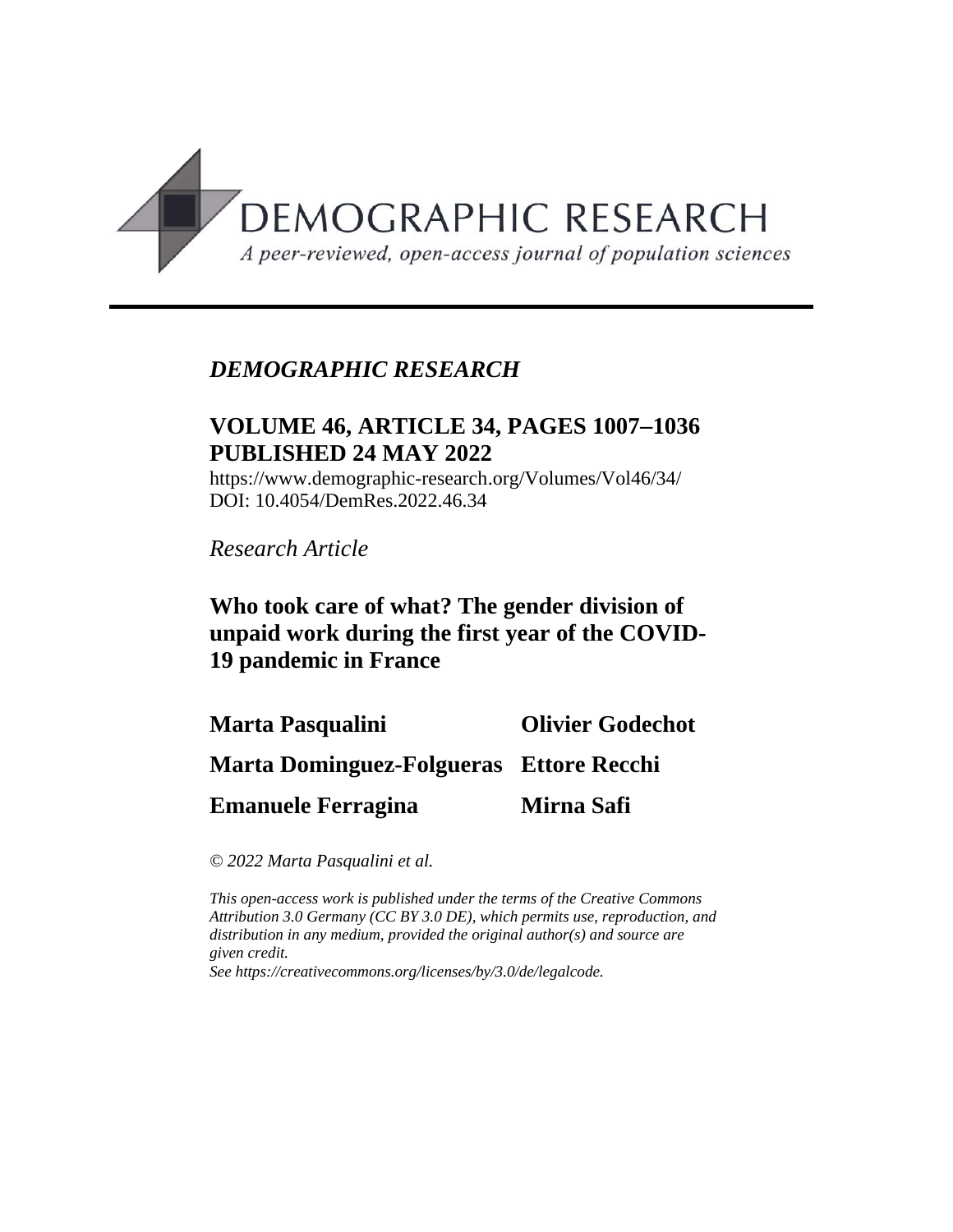# **Contents**

| $\mathbf{1}$                 | Introduction                                                                                                               | 1008                         |
|------------------------------|----------------------------------------------------------------------------------------------------------------------------|------------------------------|
| 2<br>2.1                     | Background<br>The COVID-19 lockdowns' effect on the domestic division of work and<br>care                                  | 1009<br>1009                 |
| 2.2                          | Context: A story of two lockdowns                                                                                          | 1013                         |
| 3<br>3.1<br>3.2<br>3.3       | Data, variables, and methods<br>Participants<br>Variables<br>Methods                                                       | 1017<br>1017<br>1018<br>1019 |
| $\overline{4}$<br>4.1<br>4.2 | Results<br>Descriptive findings<br>Couples' divisions of domestic and care work: time, work, educational<br>gaps and tasks | 1020<br>1020<br>1021         |
| 5                            | Discussion and conclusions                                                                                                 | 1028                         |
|                              | References                                                                                                                 | 1031                         |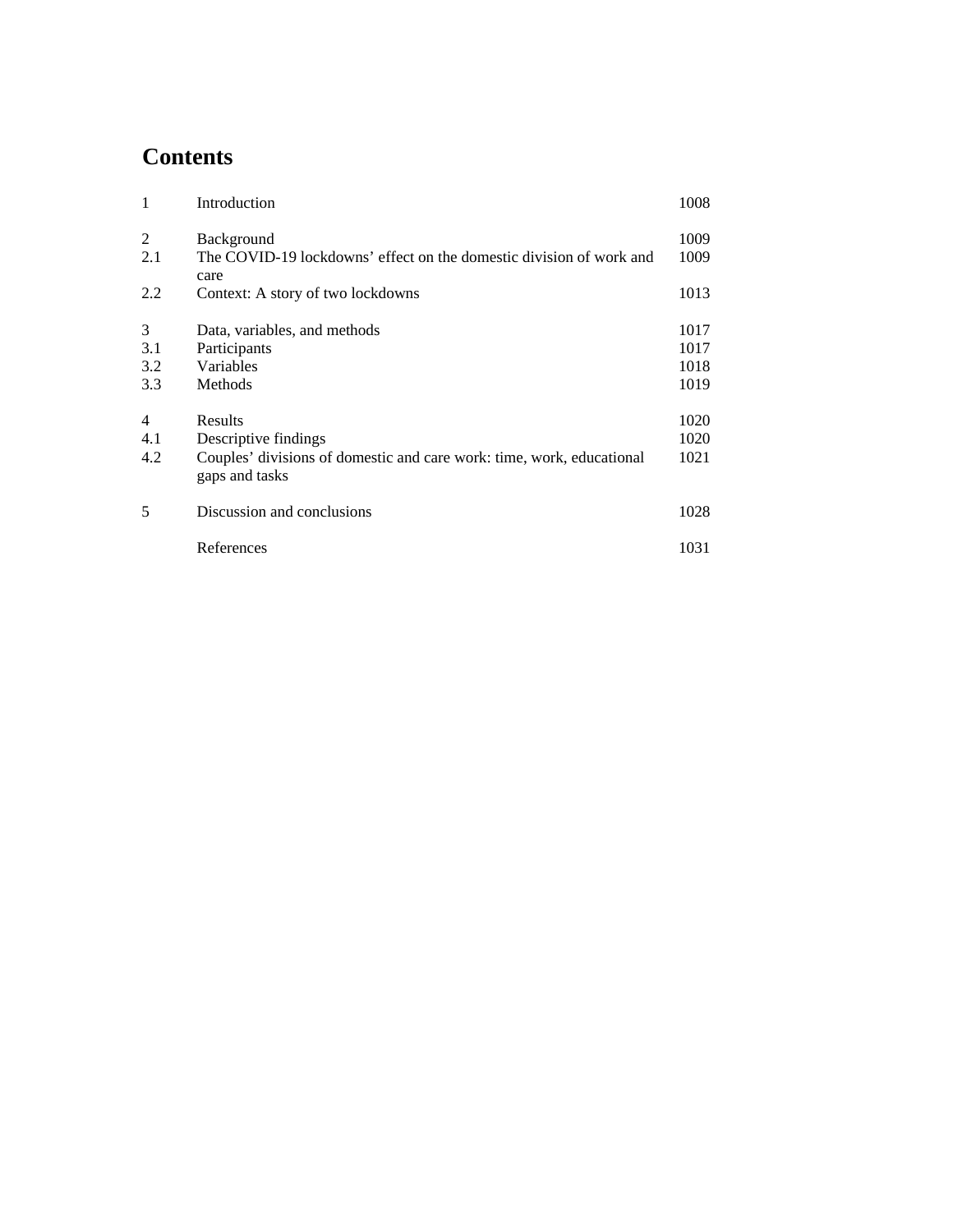# **Who took care of what? The gender division of unpaid work during the first year of the COVID-19 pandemic in France**

**Marta Pasqualini[1](#page-2-0) Marta Dominguez-Folgueras[2](#page-2-1) Emanuele Ferragina<sup>2</sup> Olivier Godechot<sup>2</sup> Ettore Recchi[3](#page-2-2) Mirna Safi<sup>2</sup>**

# **Abstract**

### **BACKGROUND**

France was one of the first countries implementing lockdown measures to mitigate the spread of COVID-19. Since families spent more time at home, household and care workloads increased significantly. However, existing findings are mixed in terms of whether this situation contributed to a more gender-egalitarian division of unpaid work.

### **OBJECTIVE**

This paper explores the division of domestic work within couples across two different COVID-19 lockdowns and compares them to the out-of-lockdown period in France. We use the theoretical lenses of time availability, relative resources, and 'doing gender' to make sense of these changes.

### **METHODS**

Our longitudinal analyses rely on an original panel study we collected in France between April 2020 and April 2021. It includes a sample of 1,959 observations (of 809 individuals living in couples). We employ the different types of restrictions to mobility and social life imposed during the first year of the pandemic as a contextual background, within which we measure the main drivers of change in the division of unpaid work within couples. We use individual fixed effect regression models to estimate changes in men's

<span id="page-2-0"></span><sup>&</sup>lt;sup>1</sup> Sciences Po, OSC-CNRS, Paris, France, and Sapienza Università di Roma, Rome, Italy. Email: [marta.pasqualini@uniroma1.it.](mailto:marta.pasqualini@uniroma1.it)

<span id="page-2-1"></span><sup>2</sup> Sciences Po, OSC, and MaxPo CNRS, Paris, France.

<span id="page-2-2"></span><sup>3</sup> Sciences Po, OSC and MaxPo, CNRS, Paris, France and Migration Policy Centre, Robert Schuman Centre for Advanced Studies, EUI, Florence, Italy.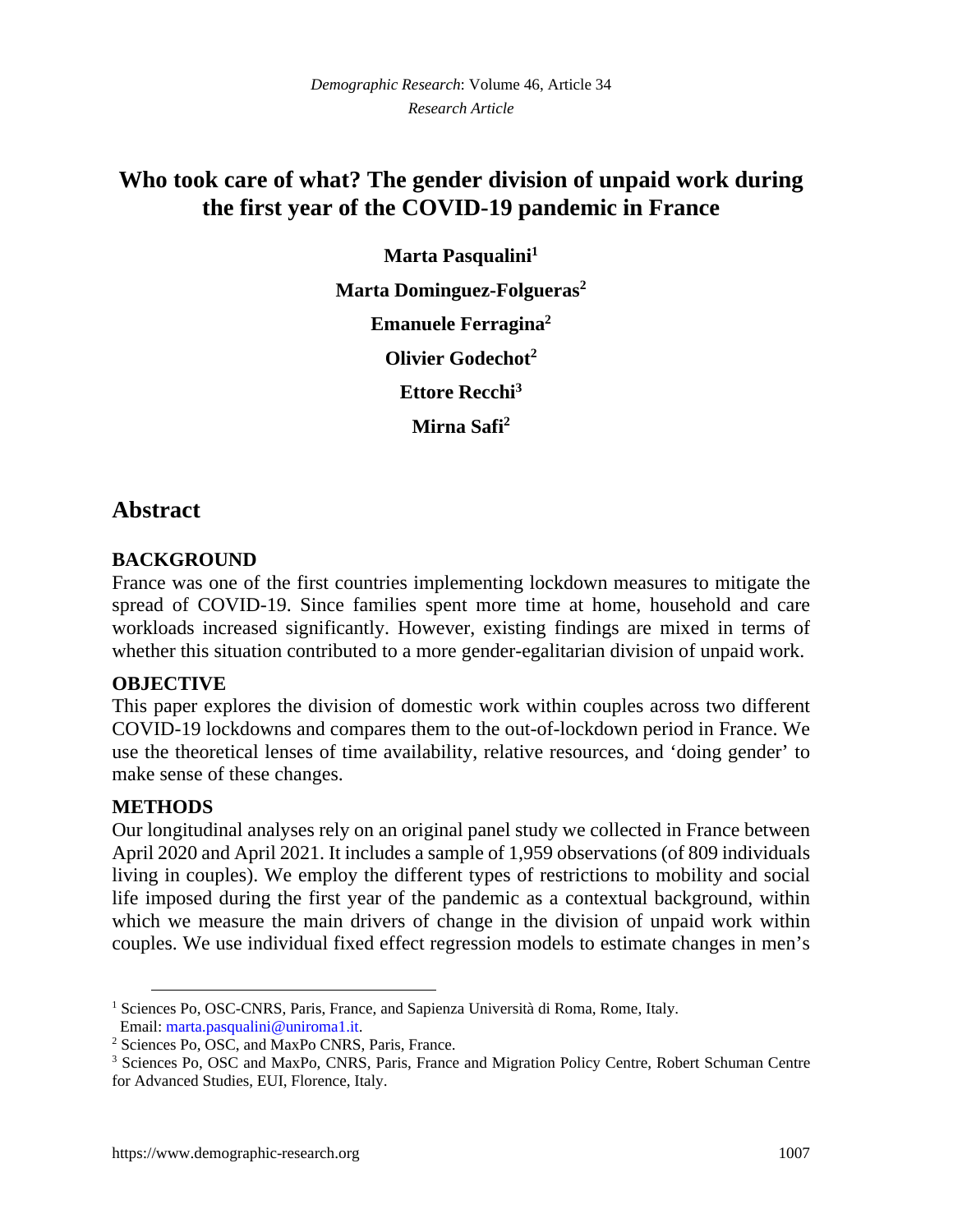share of unpaid work by time, changes in work conditions, partners' educational gaps, and types of domestic tasks.

## **RESULTS**

The first lockdown contributed to a slight rebalancing of unpaid work within couples. However, our results show an impact of both absolute and relative time availability on men's share of unpaid work and that the overall rebalancing of unpaid work hides highly gendered patterns. Indeed, we find men doing more shopping and women doing more child care. This gendered division of labour is slightly more prevalent among couples in which the man is more educated than his partner.

## **CONTRIBUTION**

Our findings suggest the reaffirmation of traditional gender roles even during the exceptional first year of the pandemic in France.

# **1. Introduction**

France was one of the first countries to implement strict lockdown measures to mitigate the spread of COVID-19. These measures dramatically affected many aspects of social life, such as employment conditions, time management, and remote work. The severe restrictions implemented during the first lockdown also included the total closure of schools and child care facilities. Consequently, people spent more time at home, and care workloads within the household increased significantly.

Previous studies have analysed the domestic division of work and care during the pandemic in a variety of national contexts. They interpret lockdown periods as 'natural experiments' to test whether specific mechanisms are at play and can explain changes in the division of unpaid work. Overall, they find that both men and women increased their domestic and care work during the initial lockdowns at the onset of the pandemic in spring 2020 (Andrew et al. 2020; Biroli et al. 2021; Carlson, Petts, and Pepin 2020; Craig and Churchill 2021; Farré et al. 2020; Fodor et al. 2021; Hank and Steinbach 2021; Hipp and Bünning 2021; Kreyenfeld and Zinn, 2021; Safi et al. 2020; Seiz 2021; Sevilla and Smith 2020; Zamberlan, Gioachin, and Gritti 2021), but these increases did not seem to translate into a more egalitarian division of unpaid work. Results are more mixed regarding the driving factors of these changes and the extent to which the gender gap narrowed over the period.

This paper contributes to the literature on gendered division of household and care work, comparing the explanatory power of existing theories – time availability, relative resources, and doing gender – in a context where the time dedicated to unpaid work increased because of lockdown restrictions imposed by the French government. France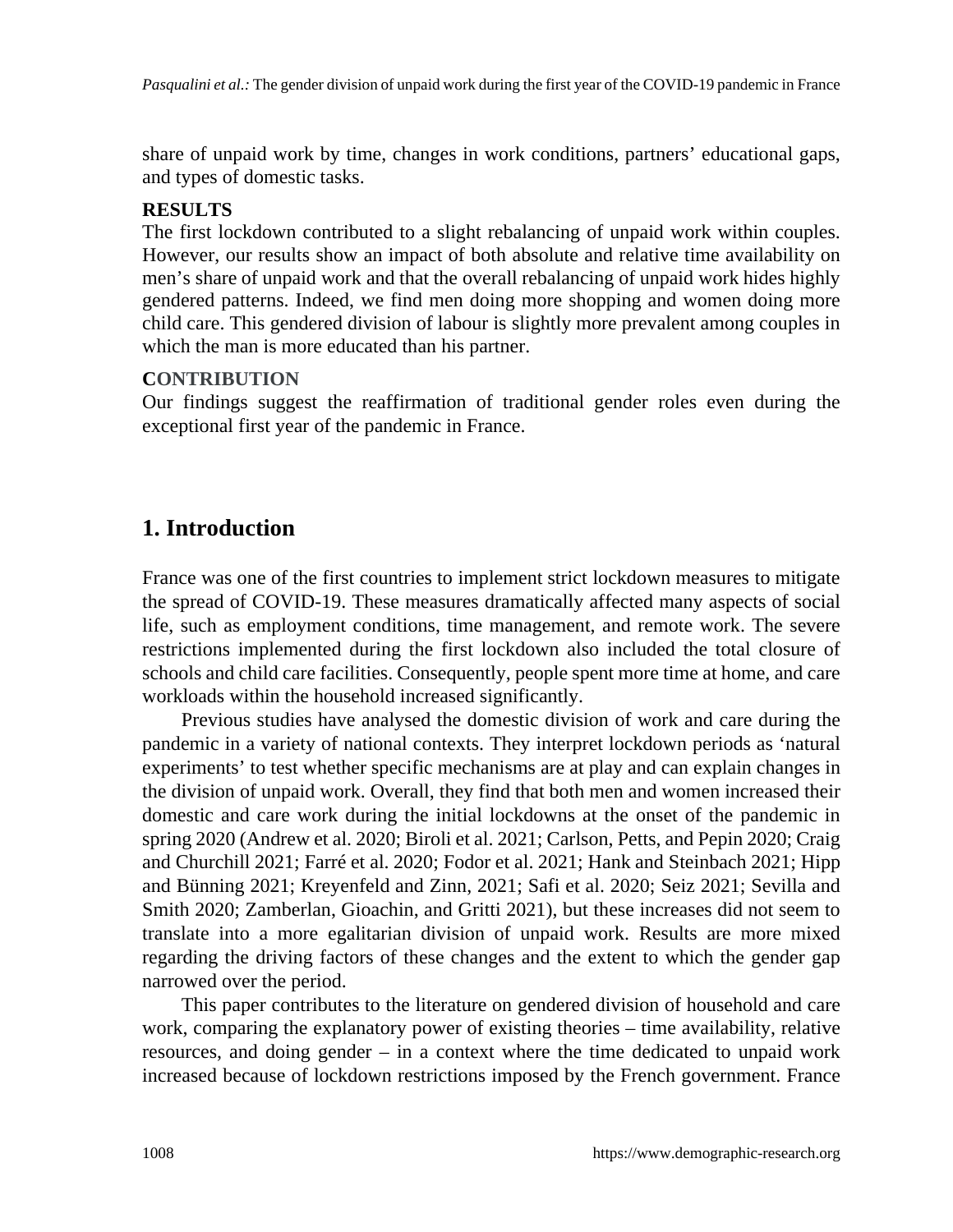can be considered a 'crucial case' to investigate our dependent variable of interest (Eckstein 1975; Gerring 2007). This is because it stands out among European countries in the contrast between forms of lockdowns adopted, thus permitting us to compare their distinct impact not only epidemiologically (Desson et al. 2020; Ferragina et al. 2021; Or et al. 2021; Yan et al. 2020) but also with regards to family organisation – particularly the division of household work within couples.

The study is based on a unique longitudinal dataset – the Coping with COVID-19 survey (CoCo) – representative of the mainland French population, which we collected and employed to perform a systematic analysis of the variation in the domestic division of work and care during three different periods of the pandemic (characterised by different types of restrictions). The first was a strict lockdown period in spring 2020, during which schools were shut down; the second was the summer 2020 'return to normal'; the third was a lighter lockdown period in April 2021, during which schools were open. Although we cannot directly compare the pandemic time with a pre-lockdown period with our data, the use of an out-of-lockdown period (summer 2020) as a reference point allows us to investigate how couples reacted to a context and to single out mechanisms that might explain changes in the division of unpaid work in 'hard times.'

## **2. Background**

#### **2.1 The COVID-19 lockdowns' effect on the domestic division of work and care**

Previous literature highlights that important life changes and exogenous shocks can influence the domestic division of work. Longitudinal studies have shown that life course transitions have an impact on the division of household work and child care within couples. For instance, the transition to parenthood is positively associated with a more traditional division of work (Sanchez and Thomson 1997; Grunow, Schulz, and Blossfeld 2012). Transitions to unemployment also influence the amount and share of domestic work that individuals do. In the United States, several studies have shown that during the 2007–2009 recession, unemployed men and women devoted more time to domestic work. This reduced the gender gap, although the reduction was due to fathers' greater involvement in child care rather than in routine domestic chores (Berik and Kongar 2013; Morrill and Pabilonia 2012). Women continued to allocate more time to domestic work than men (Aguiar, Hurst, and Karabarbounis 2013).

The lockdowns instated to curb the COVID-19 pandemic altered the working and living conditions of the population. Although restrictions were different across countries and time (see below), lockdowns led to an increase in work from home and unemployment. Because work patterns and time availability are two of the main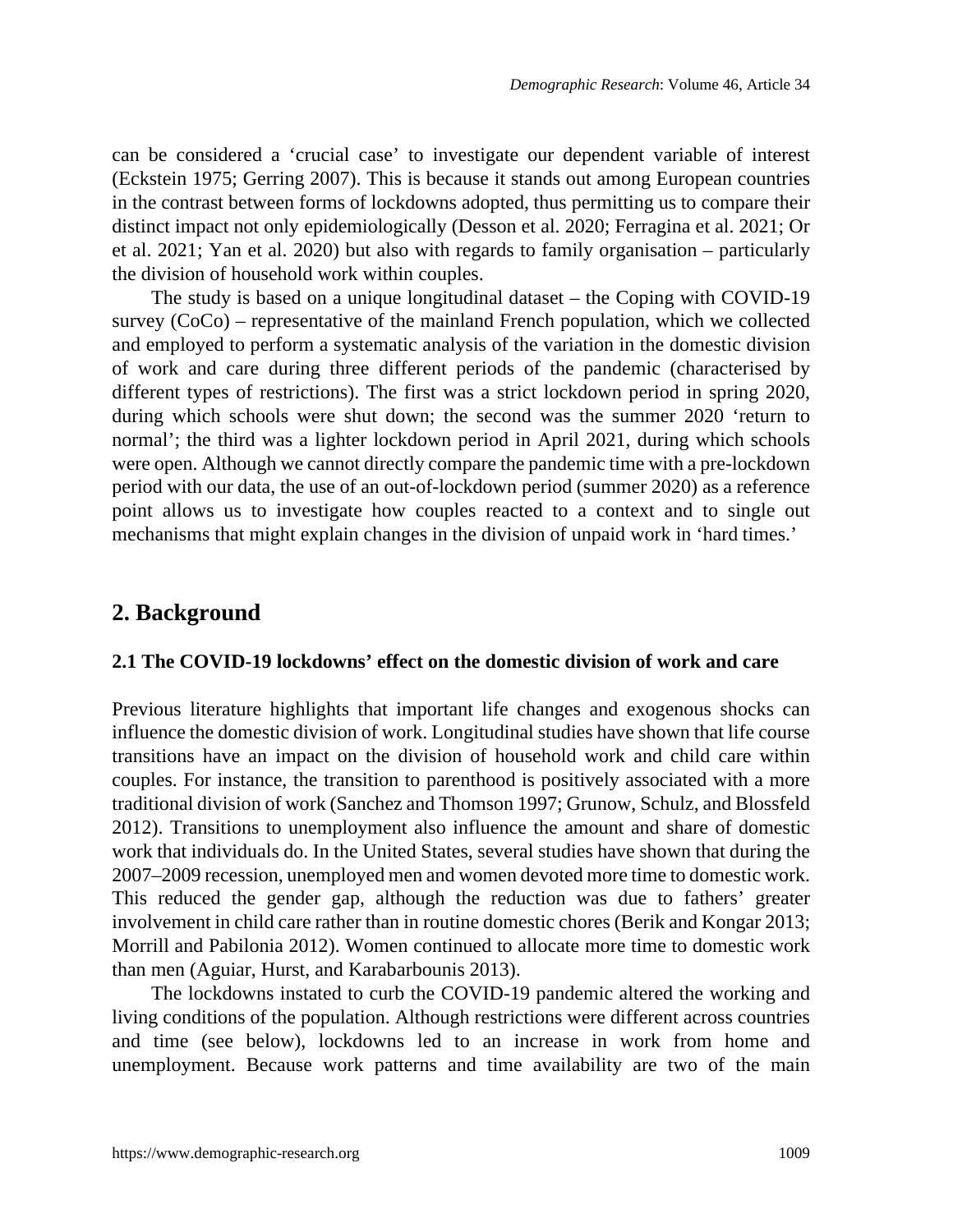explanatory factors for the division of unpaid work, we expect that the lockdowns had an impact on the domestic division of work and care. In this respect, most previous research relies on convenience samples and retroactive questions about the division of unpaid work before the start of the pandemic (Andrew et al. 2020; Biroli et al. 2021; Carlson, Petts, and Pepin 2020; Craig and Churchill 2020; Fodor et al. 2020; Hipp and Bünning 2021; Kreyenfeld and Zinn 2021; Seiz 2021; Sevilla and Smith 2020). Therefore the results should be interpreted with caution. Studies using representative samples (Hank and Steinbach 2021; Zhou et al. 2020; Farré et al. 2020; Recchi et al. 2020) show similar results: both men and women increased the time spent on household work and care during the lockdowns, but these increases did not necessarily translate into greater gender equality. While preliminary analyses in the United States and Canada showed a more gender-equal division of unpaid work (Carlson, Petts, and Pepin 2020; Shafer, Scheibling, and Milkie 2020), research across European countries proposes mixed results, with some studies revealing persistent patterns of gender inequality during lockdowns (Farré et al. 2020; Sevilla and Smith 2020; Zhou et al. 2020).

Following the literature on the domestic division of work, three main factors help explain partners' contributions: time availability, relative resources, and gender.

First, the time availability approach suggests that the time devoted to unpaid tasks relates to couples' commitments in life, the time available after they have dealt with paid work, and the amount of unpaid work necessary within the household (Hiller 1984). This approach assumes rationality and gender neutrality, which means that the composition of the household and the number of paid working hours are the main determinants of the amount and share of unpaid work. The empirical evidence for this approach is mixed. Some studies have shown that in Europe and the United States (Gough and Killewald 2011), being unemployed is often associated with devoting a greater amount of time to household chores. However, other research has demonstrated that women who work longer hours than their partners do not spend significantly less time doing household chores (Flèche, Lepinteur, and Powdthavee 2020). Moreover, studies on the effect of unemployment find that unemployed women devote more time to unpaid work than unemployed men (Aguiar, Hurst, and Karabarbounis 2013; Berik and Kongar 2013; Pailhé, Solaz, and Souletie 2019). Time availability is expected to affect both men and women, and spending more time at home was one of the main changes brought about by the lockdowns, so we expect this factor to impact the division of domestic work for both men and women.

*H1:* Changes in working conditions affect individuals' contributions to housework. Hence we expect increased involvement in unpaid tasks for both men and women if they are unemployed or work remotely. And we expect their partner's working conditions to similarly affect their involvement.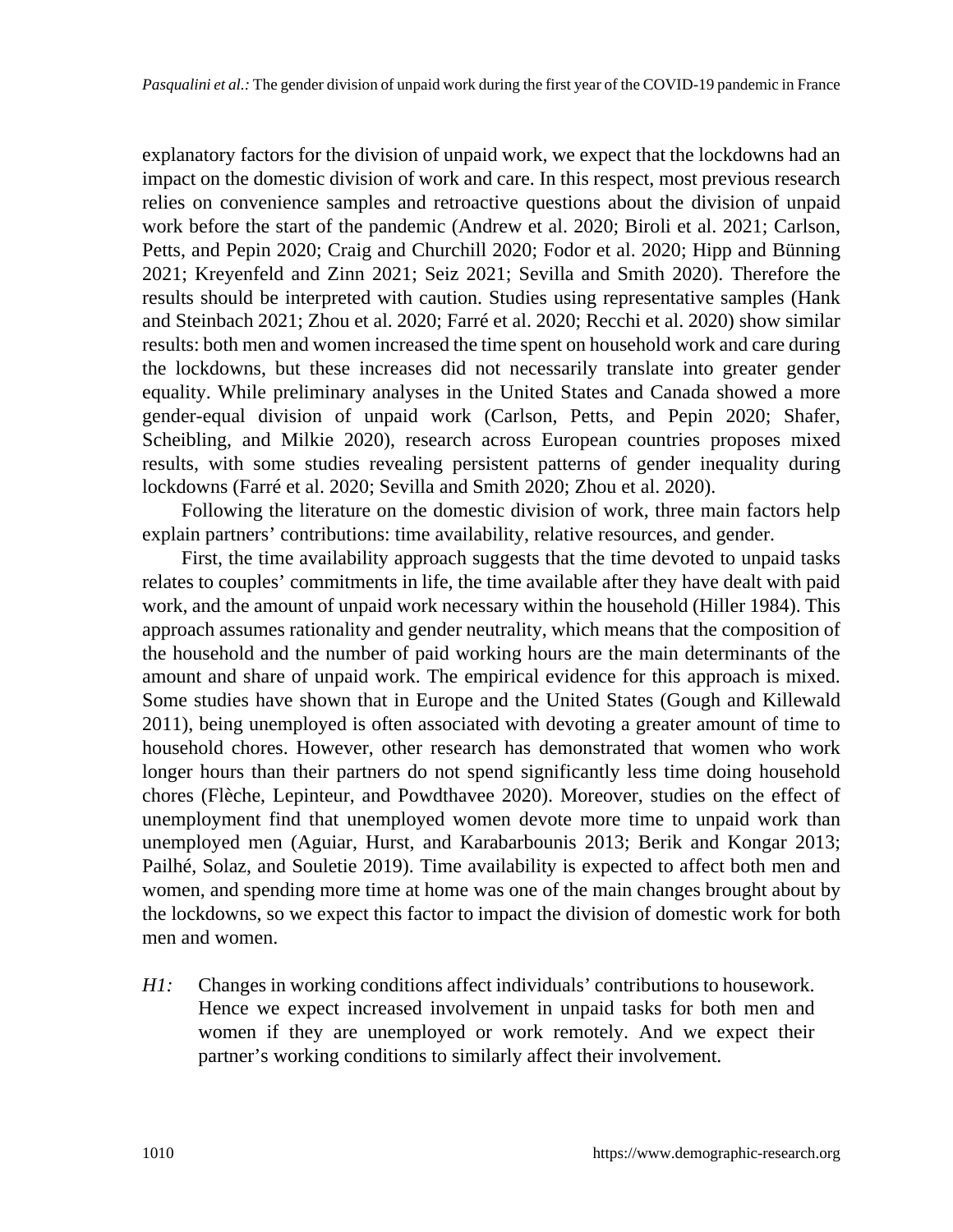Because unpaid work is considered less attractive and desirable than paid work, rational choice approaches have hypothesised that partners negotiate their contributions to domestic work on the basis of their own resources, including educational level, occupational status, and income (Blood and Wolfe 1960; Lundberg and Pollak 1996). Indeed, couples may maximise efficiency through specialisation (Becker 1991) and let family members with more conspicuous assets on the labour market (education or wages) spend a larger amount of time in paid work. This perspective also assumes gender neutrality, suggesting that the level of disposable assets would have the same consequences for men and women in the process of negotiating the division of household and care tasks.

Once again, the empirical evidence is mixed. On the one hand, dual-earning couples display a more egalitarian distribution of household and care work than couples where women do not work for pay (Aassve, Fuochi, and Mencarini 2014; Lachance-Grzela and Bouchard 2010). On the other hand, women may still perform a larger share of household work even when the spouse has a lower income (Lachance-Grzela and Bouchard 2010; Mandel, Lazarus, and Shaby 2020). It is important to note that the variables used to measure relative economic resources sometimes overlap with those used to measure time availability.[4](#page-6-0) In this paper, we use educational attainment as an indicator of relative resources that was not affected by changes in economic conditions and time availability during the pandemic period.

*H2*: Differences between partners' educational attainments affect their relative bargaining power and hence individual contributions to housework. Thus we expect men to contribute less if their educational attainment is higher than their partner's.

Finally, the role of gender has also been highlighted in the literature. The doing gender approach considers that cultural and symbolic mechanisms related to gender identities drive the division of unpaid work within couples. This literature highlights the role of gender stereotypes in defining gender roles that both men and women end up performing in their everyday lives. Sizable gender inequalities characterise household work and child care; women devote more time to unpaid work than men in every country where reliable measures are available (Altintas and Sullivan 2016; Horne et al. 2018; Siminski and Yetsenga 2020; Dieckhoff et al. 2020; Grotti and Scherer 2016; Vitali and Arpino 2016). According to this framework, household work and child care are often considered feminine tasks. These norms influence how men and women are socialised

<span id="page-6-0"></span><sup>4</sup> For instance, full-time workers usually earn higher hourly wages than part-time workers, and they also have less time available; women who are not active in the labour market have both more time available and low economic resources.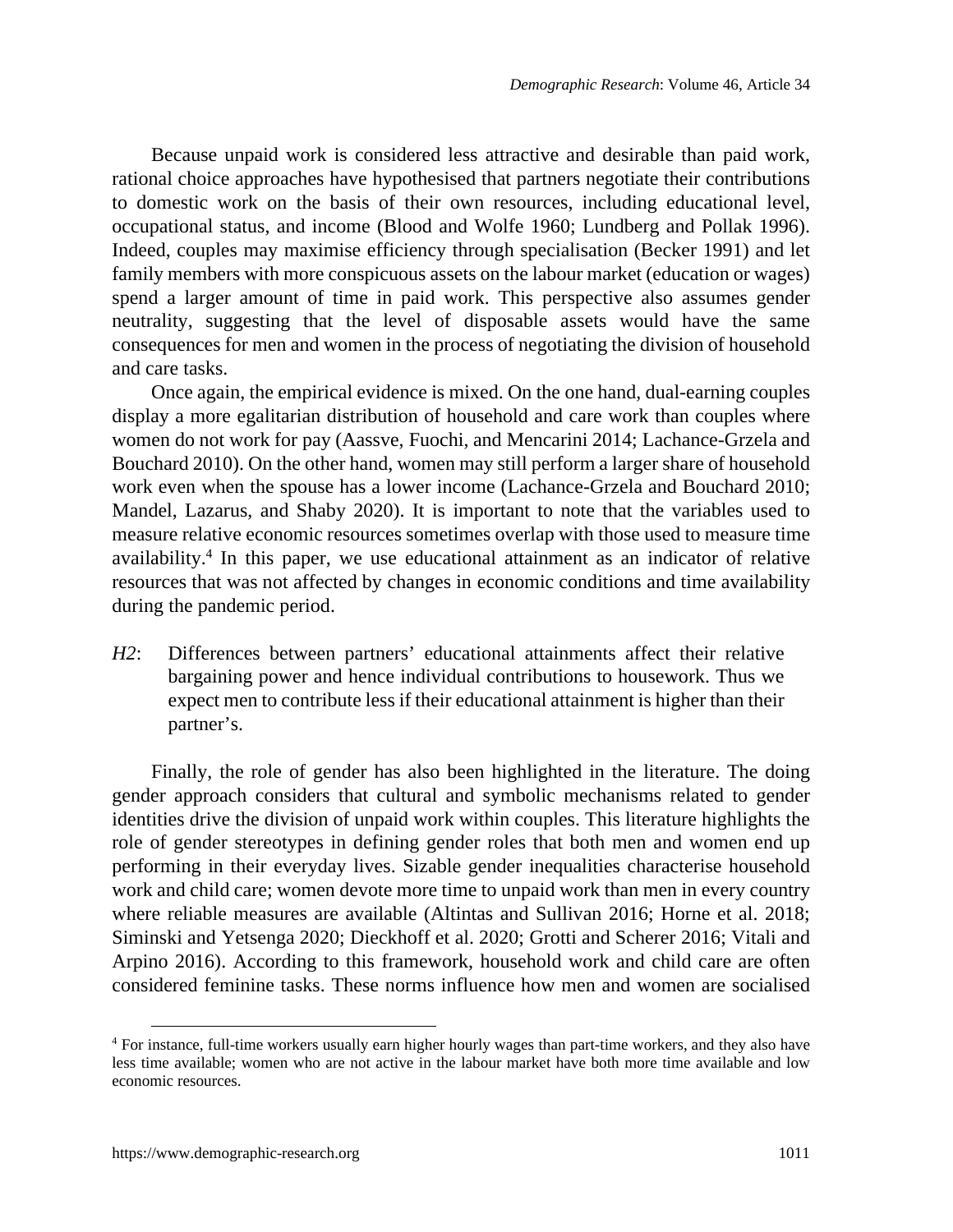and the quantity of unpaid work undertaken within couples (Bittman et al. 2003; Agarwal 1997; Pearse and Connell 2016). Women and men 'do gender' (West and Zimmerman 1987) when they divide work tasks, and women ultimately do more unpaid work because of existing gender norms and internalised expectations. Gender norms also influence the type of household work that each member of the couple performs. For example, while women often spend more time on child care, men may be inclined to take on child care (Craig and Mullan 2011) or certain other tasks (Coltrane 2000) because they are perceived as more pleasant than certain other unpaid tasks (Coltrane 2000; Altintas and Sullivan 2016).

In the case of the pandemic, other studies reveal that some couples reorganised towards more egalitarian and non-normative arrangements of unpaid work (Seiz 2021). Results differ depending on the tasks examined and in general show a more egalitarian division of child care provision than of routine household work (Fodor et al. 2021; Mangiavacchi, Piccoli, and Pieroni 2021; Del Boca et al. 2020). Biroli et al. (2021) also found that shopping became a more masculine task during the pandemic. This might be related to shopping being a less specialised task. It may also be related to its implications at the outset of the pandemic: shopping was one of the few tasks that allowed people to go out during the lockdowns and was also considered a dangerous endeavour, at least during the first lockdown, when the virus was still unfamiliar and protective measures like widespread mask usage and vaccinations were absent.

Moreover, prior research highlights that gender norms shape the ways in which the two aforementioned factors affect the division of domestic work. For example, studies find that the effect of time availability on the contribution to unpaid work is stronger for women than for men (Andrew et al. 2020; Biroli et al. 2021; Carlson, Petts, and Pepin 2020; Craig 2020; Dominguez-Folgueras 2021; Hank and Steinbach 2021; Safi et al. 2020; Sevilla and Smith 2020; Zamberlan, Gioachin, and Gritti 2021). Moreover, while women with more economic resources do less unpaid work than others, the division of work is not egalitarian, even in couples where women have higher wages (Andrew et al. 2020; Zamberlan, Gioachin, and Gritti 2021). Thus, in line with these findings, gender might shape the ways in which other factors influenced the division of work during the pandemic.

*H3*: We expect the effects of working conditions and educational differences to vary depending on gender. Women's contributions to unpaid work will be less responsive to changes in employment conditions or educational gaps. Moreover, gender norms will affect the type of tasks performed.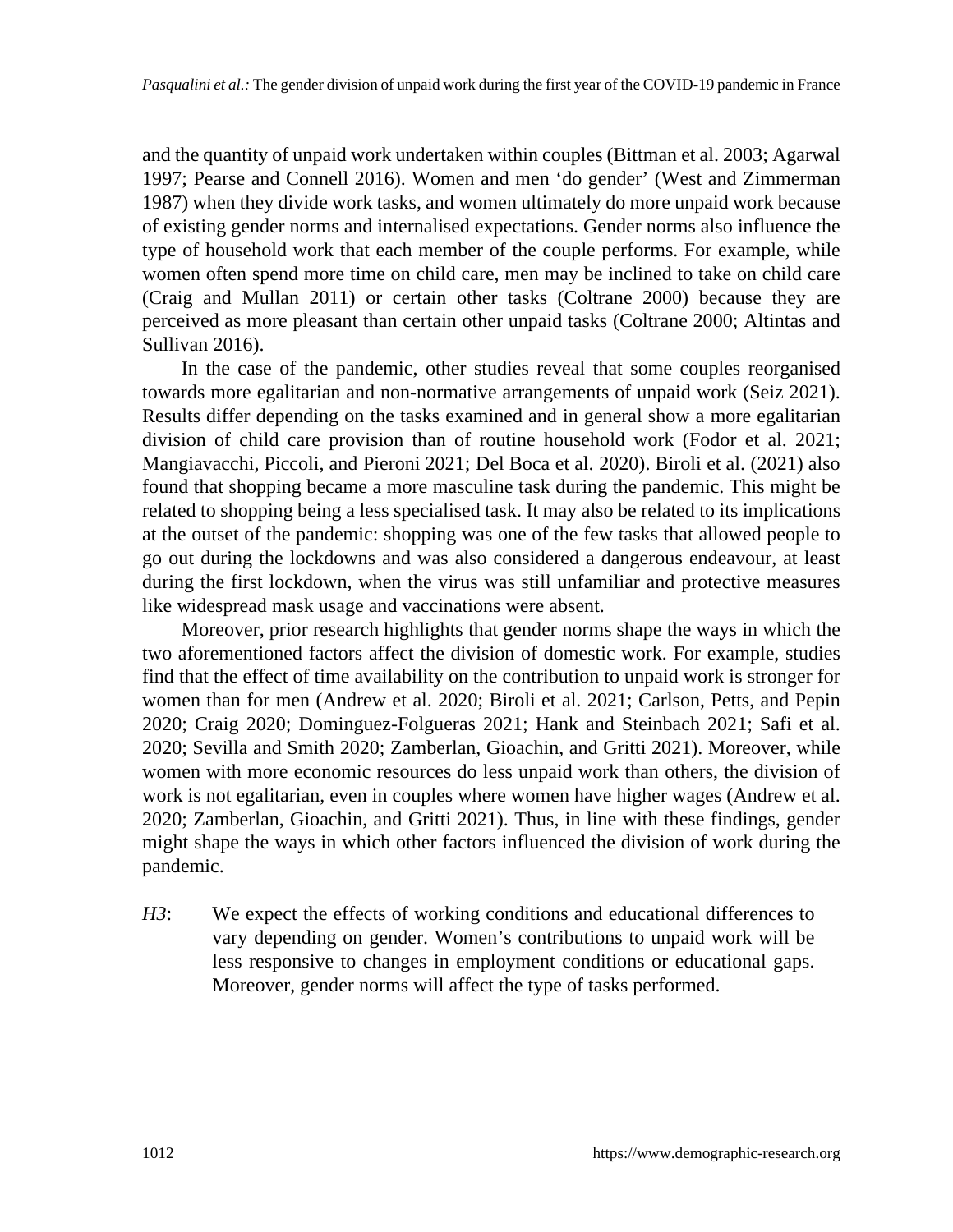#### **2.2 Context: A story of two lockdowns**

In France, a lockdown was instated on 17 March 2020 to contain the COVID-19 outbreak, two days after schools were shut down. This first lockdown was the most restrictive; only services deemed essential remained open, and the government required working from home to be implemented for everyone who could do so, with few exceptions. All residents in the country could leave their homes for specific purposes only: to shop for essential goods, to commute to work, to walk or exercise (for an hour a day and within a one-kilometre radius of home), to take care of somebody, or for medical reasons. Many companies shut down their operations, and the French government enabled them to put employees on furlough (*chômage partiel*). Workers on this scheme received unemployment benefits without losing their jobs. Almost a third of the working-age population benefited from this measure (Ferragina and Zola 2022). This first lockdown entailed important changes in working conditions and saw a rise of unemployment. At the beginning of May 2020, 25% of people previously employed were now on furlough, one-third kept going to their usual workplaces, another third worked remotely at least part-time, and 15% were on leave, an option also used by firms (and workers) to handle the health crisis. Working remotely was more customary for managers, professionals, and mid-level employees than for lower occupational categories (Safi et al. 2020).

The first lockdown ended on 11 May 2020, but some restrictive measures remained in place. For instance, schools reopened progressively (for a limited number of students), and working remotely was still encouraged. At the beginning of the summer of 2020, social life started to return to normal. By September 2020, schools, cafés, restaurants, museums, and concert venues had generally reopened. However, during autumn, a surge in the number of cases led the government to impose a 9 p.m. to 6 a.m. curfew in the most affected areas of the country. The restrictions were extended with a second lockdown between 30 October and 15 December. As during the spring 2020 lockdown, the second lockdown included mobility restrictions, furloughs, and the closing of social venues (restaurants, concert halls, and so on). However, schools remained open, and most workers could continue to commute to their usual workplaces. The high number of cases at the end of the second lockdown led to the extension of curfew restrictions and the ongoing closure of social venues. Finally, a last lockdown was imposed between 3 April and 3 May 2021. During this lockdown, mobility restrictions were light (travel within a 10-kilometre radius of one's home did not require written justification), but schools and child care facilities were closed for three weeks to reduce the epidemiological impact of the pandemic. The government combined one week of school closure (3–9 April) with two weeks of preplanned spring break (10–2[5](#page-8-0) April).<sup>5</sup>

<span id="page-8-0"></span><sup>&</sup>lt;sup>5</sup> Middle and high schools had one supplementary week of closure and reopened on 3 May.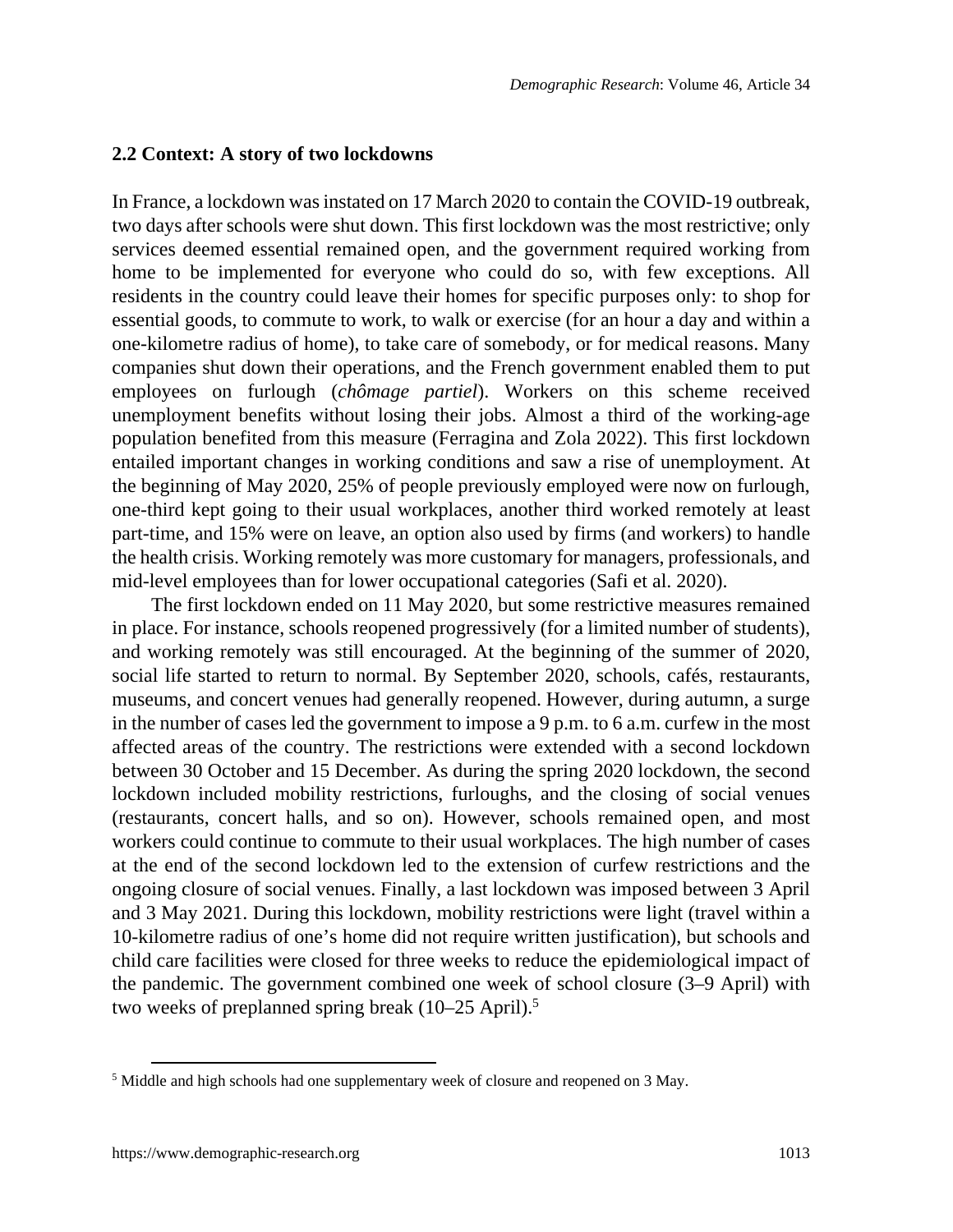Although only essential services were allowed to remain open during the three lockdowns, the definition of essential was loosened during the second one, permitting many shops and services to remain open. Because of the lighter restrictions, the economic consequences of the second and last lockdowns were less dramatic than those of the first (Ferragina et al. 2021).

Overall, comparing the first lockdown, the out-of-lockdown period, and the two other lockdowns provide a natural experiment because the first one was highly restrictive. During the first lockdown, the labour market was more heavily affected, many more companies ceased operations (at least temporarily), and all schools and child care facilities were closed. For most families, the amount of household and care work that could not be outsourced increased significantly. This first phase can thus be considered a shock for the total demand of housework and particularly intense for a gendered task like child care. The two other phases of lockdown were less strict, providing more opportunities for outsourcing household chores, and with fewer interruptions of schools and child care services.<sup>[6](#page-9-0)</sup> This was also true of the out-of-lockdown period. Despite the different nature of these lockdowns, people described spending much more time at home than in non-lockdown times, and this affected the total demand of unpaid work.

Figure 1a synthesises the timeline of restrictions in France in relation to this study's empirical design, and Figure 1b shows the importance of shifts in respondents' paid work situations during the different CoCo waves exploited for this study. Figure 1b shows that, among couples, employed workers before the pandemic fell into four work situations of approximately equal size: on leave, on furlough, doing remote work, and working at the usual workplace.<sup>[7](#page-9-1)</sup> In October 2020, during the out-of-lockdown period, the furlough scheme diminished substantially, and to a lesser extent so did remote work. However, both increased again during the second and last lockdowns, especially for women. Onleave situations remained high during the October 2020 and April 2021 survey waves, partly as a result of the coincidence of these waves with school breaks.

<span id="page-9-0"></span><sup>&</sup>lt;sup>6</sup> The eighth survey wave we reference took place between the 22 April and 29 April, a period in which primary schools were reopening.

<span id="page-9-1"></span> $^7$  The definition of 'remote work' in wave 1's retrospective question for the pre-lockdown period differs slightly from the definition for the rest of the period: "Before March 15th did you do remote work: 1. Always, 2. Regularly, 3. Occasionally, 4. Rarely, 5. Never" versus "During the two last weeks, you: 1. Worked mostly at your usual workplace, 2. Mixed between remote work and your usual workplace, or 3. Did mostly remote work." We used items 1 and 2 in the first question and 2 and 3 in the second question to code remote work.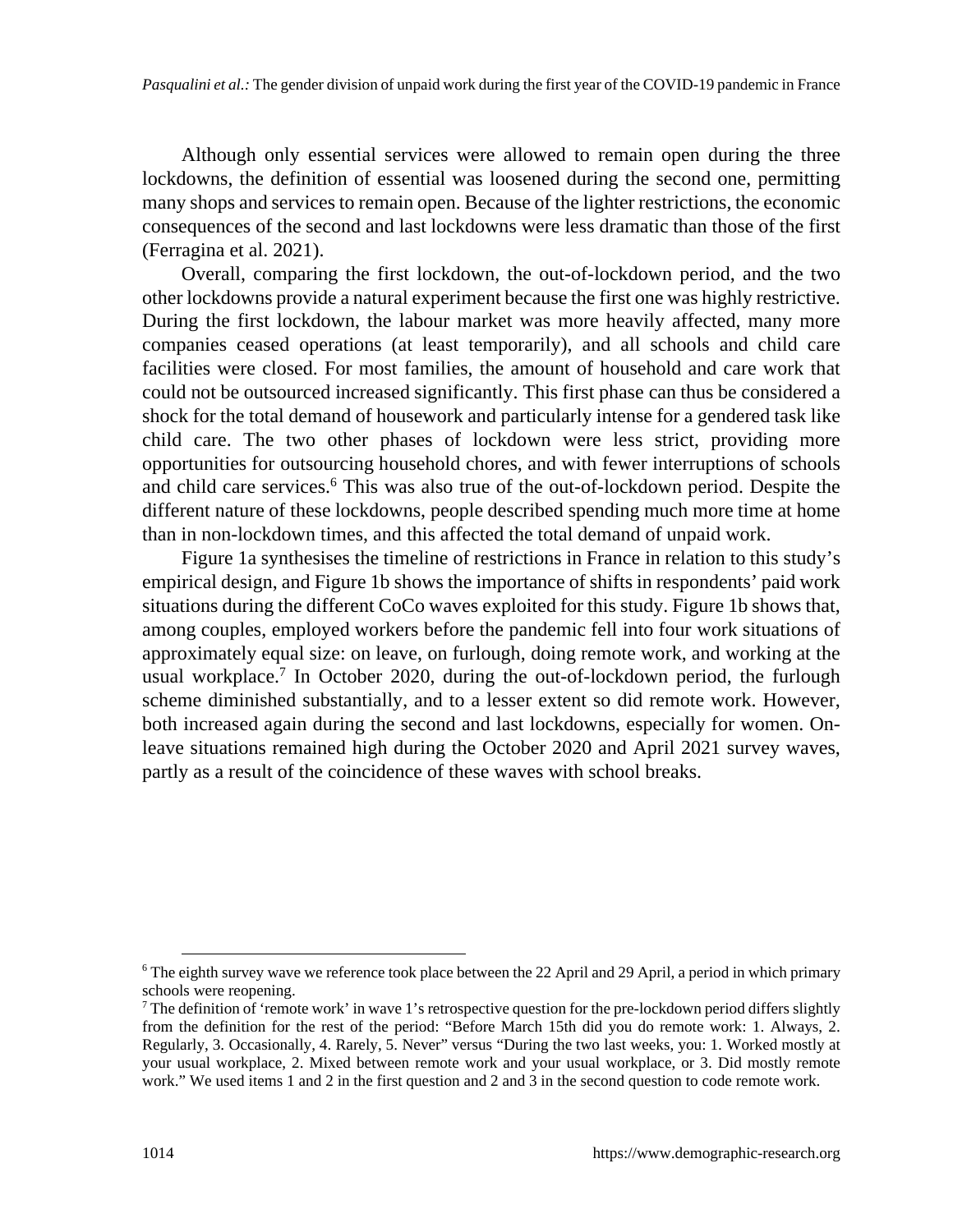

### **Figure 1a: Restriction timeline in France and CoCo survey waves**

*Source*: Authors' elaboration.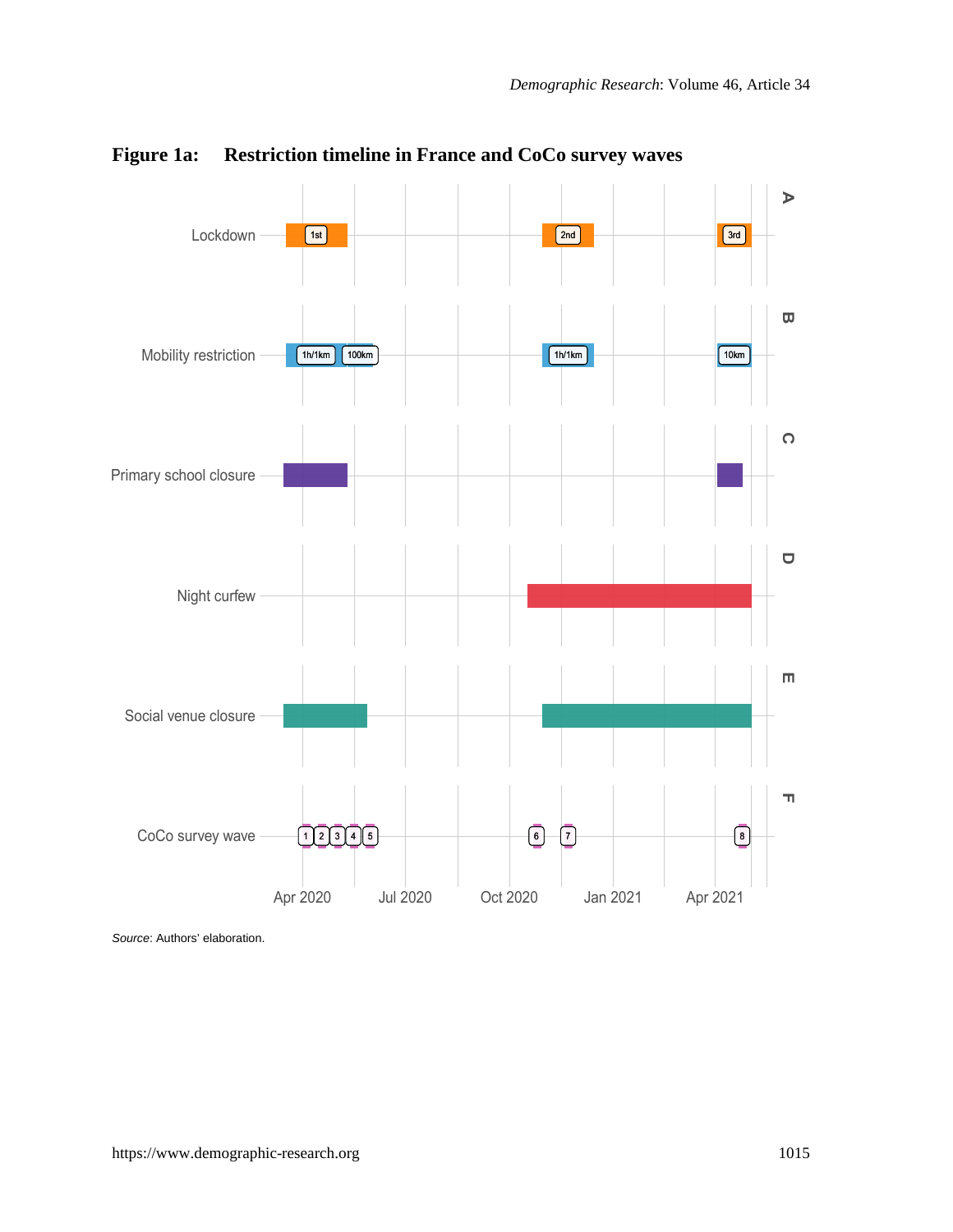

**Figure 1b: Variation of paid work situation over CoCo survey waves**

\* "Inactive" includes students and unemployed workers.



*Note*: Estimates for respondents living in couples.

Regarding the division of work in France, as in other countries, there has been a trend towards convergence, but women still perform the lion's share. The most recent time-use data show that women do 71% of routine domestic work and 65% of child care (Champagne, Pailhé, and Solaz 2015). Women in France spend on average four hours a day in domestic and care work, which places their investment in domestic chores at an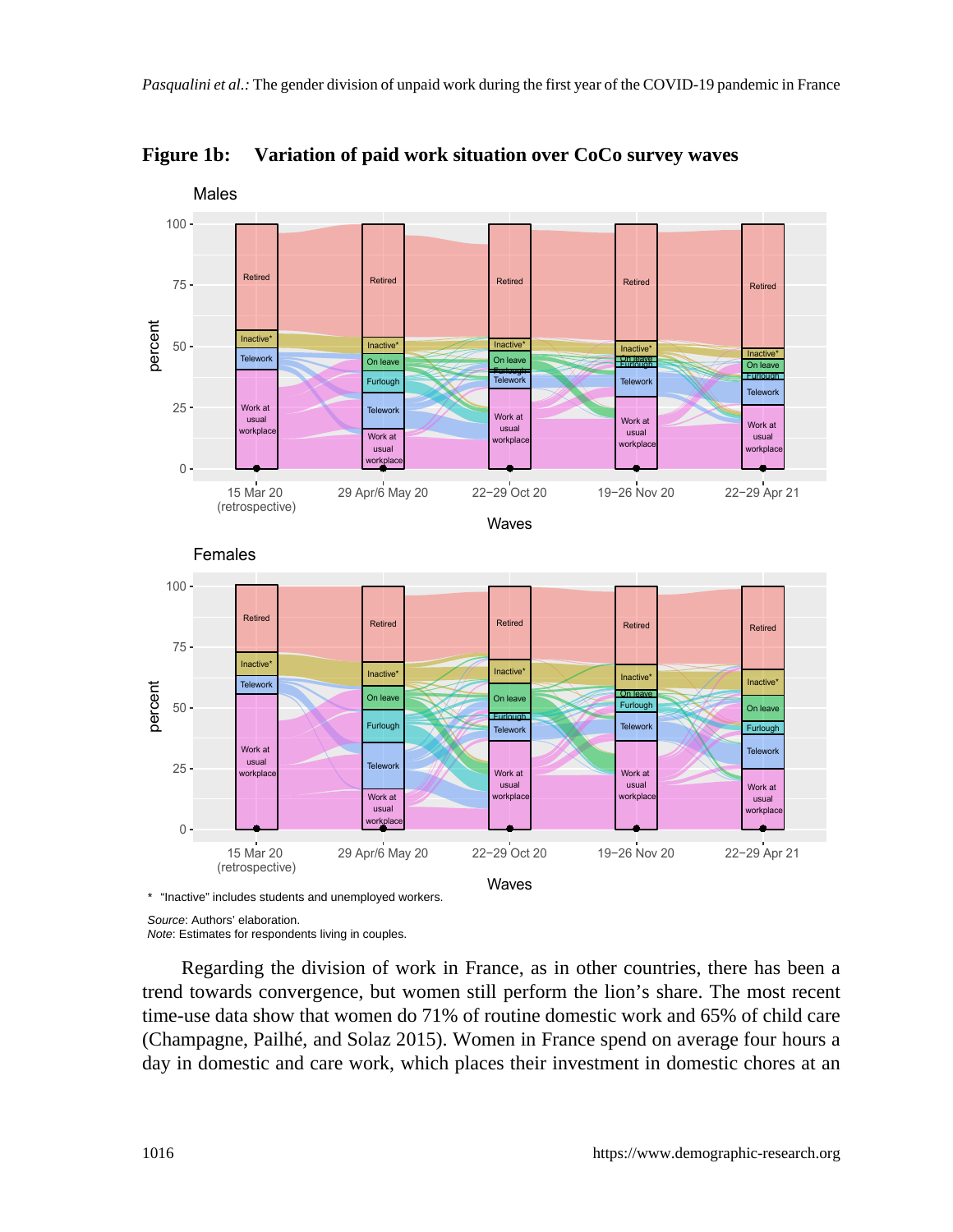intermediate level in Europe; the average in Italy and the Netherlands is closer to five hours, whereas it is three hours in Sweden (Pailhé, Solaz, and Stanfors 2020). The gendered segregation of tasks found in many countries exists also in France, with women doing larger shares of routine domestic work and child care, and men investing more in less routine tasks (repairs, gardening, taking care of pets) and shopping, as well as increasing their involvement in child care over time (Champagne, Pailhé, and Solaz 2015; Pailhé, Solaz, and Stanfors 2020).

To investigate whether couples' divisions of unpaid tasks changed during the COVID-19 pandemic, we compared the out-of-lockdown period (October 2020) with the first (April–May 2020) and last (April 2021) lockdown periods. Moreover, we explored changes in the share of unpaid chores within couples as a consequence of lockdown measures and through the lens of the three hypotheses discussed above.

## **3. Data, variables, and methods**

#### **3.1 Participants**

We expanded data from the ELIPSS<sup>[8](#page-12-0)</sup> probability-based panel study, launched in 2012, with the online collection of eight additional waves from the beginning of the pandemic in April 2020 until April 2021.<sup>[9](#page-12-1)</sup> The initial sample includes 1,404 residents of mainland France. Weights are computed to account for design effects from the initial stage, bias due to acceptance rates during the first enrolment phase, and post-stratification on the basis of gender, age, education, and region. The CoCo project took advantage of this existing panel by running eight new surveys covering different stages of the COVID-19 crisis.

The first wave used in this paper was administered four weeks into the first lockdown (29 April–6 May).<sup>[10](#page-12-2)</sup> The reference period is the sixth wave (22–29 October; response rate about 75.2%), which was administered during the out-of-lockdown period.[11](#page-12-3) Our third period corresponds to the eighth wave of the panel, which was

<span id="page-12-0"></span><sup>&</sup>lt;sup>8</sup> The ELIPSS panel study was established by the French National Institute of Statistics and Economic Studies (INSEE). The sample was randomly selected from 2011 census data using two stratification variables: region of residence and type of municipality. In 2019 the panel included 1,404 respondents from previous waves. All panel members were invited to take part in the first wave of the CoCo study, and after two recruitment phases, all respondents agreed to participate.

<span id="page-12-1"></span><sup>&</sup>lt;sup>9</sup> The study was directed by the ELIPSS team (Recchi et al. 2022).

<span id="page-12-2"></span><sup>&</sup>lt;sup>10</sup> Since child care information was not available for 29 April–6 May, we used information collected between 15 April and 22 April.

<span id="page-12-3"></span><sup>&</sup>lt;sup>11</sup> During this survey wave, people were nevertheless subjected to a 9 p.m.–6 a.m. curfew in half of France's *départements* (representing two-thirds of the population).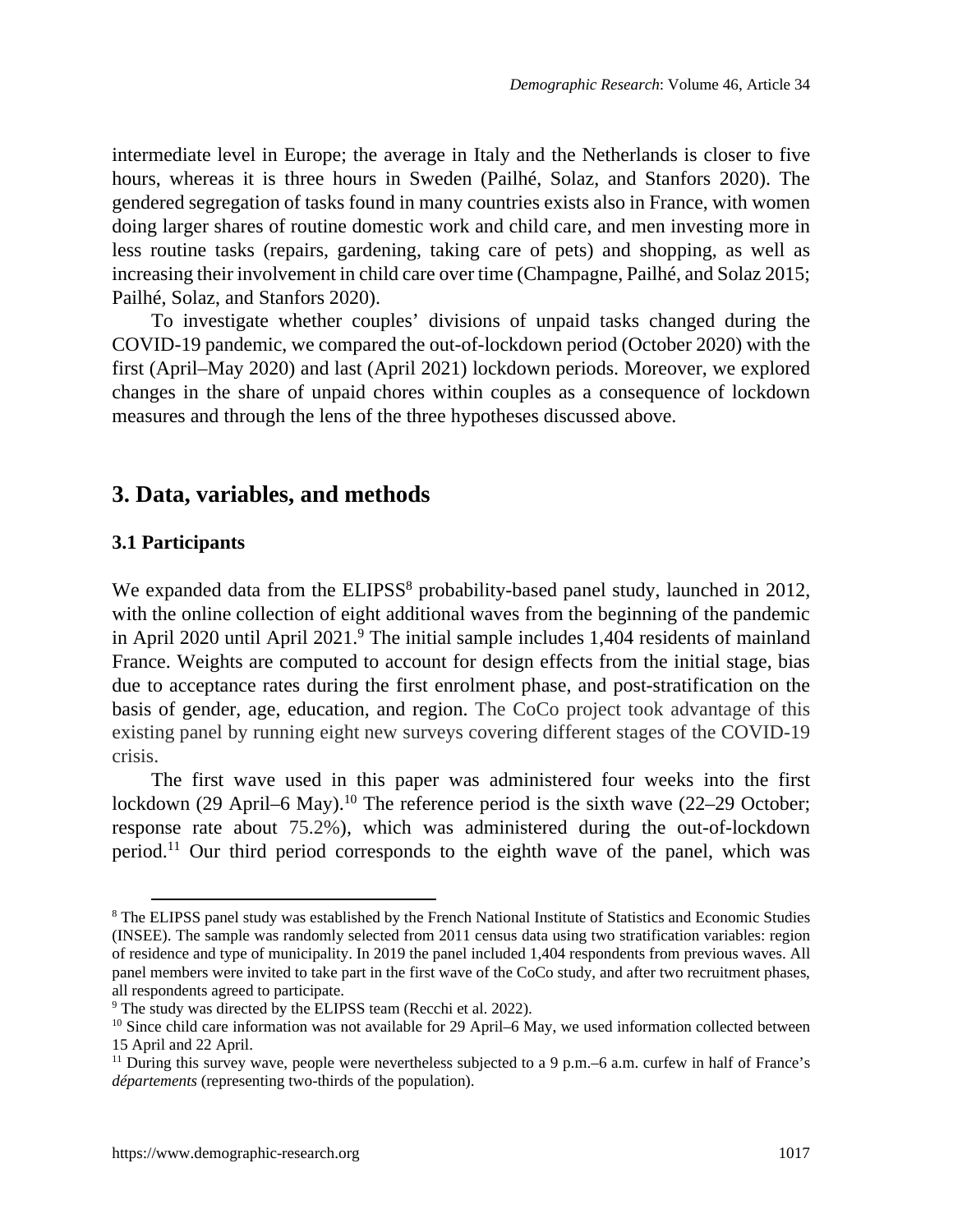administered 22–29 April 2021 (response rate 71.1%), at the end of the last lockdown (when child care facilities and primary schools had reopened). In terms of the analytic sample, we selected only individuals living in couples taking part in the above-mentioned three survey waves (1,959 observations; 809 individuals living in couples).

#### **3.2 Variables**

The main dependent variable of this study is the share of housework carried out by each partner in cohabitating heterosexual couples. Respondents living with a partner were asked how often they, their partner, and an eventual other person living in the household took care of various household tasks. These tasks include total housework, cooking, shopping, ironing, laundry, repairs/home improvement, and child care (including homeschooling supervision). We turned the ordinal 4–level response scale into a 0% to 100% score: always =  $100\%$ , often =  $66\%$ , sometimes =  $33\%$ , and never = 0%. We calculated the standardised male share for each of these tasks by dividing the index of male participation by the sum of index scores of the two partners.<sup>[12](#page-13-0)</sup> In addition, with regards to child care, we used an additional dependent variable related to the daily hours spent in care tasks. Respondents were asked how many hours per day (on average) they had devoted to child care during the previous two weeks. Possible answers (I did not do this task; between 0 and 1 hour; between 1 and 2 hours; between 2 and 3 hours; between 3 and 4 hours; between 4 and 6 hours; between 6 and 8 hours; between 8 and 10 hours; more than 10 hours) have been recoded using the middle value of each answer (0, 0.5, 1.5, 2.5, 3.5, 5, 7, 9, or 12 hours). Unfortunately, the survey does not allow us to disaggregate child care tasks in the same way as routine domestic work.

The time period (the three phases included in our study) is the main independent variable of our models, as we are interested in looking at the effect of the pandemic's lockdown and out-of-lockdown phases on the share of paid and unpaid work. We used a variable accounting for the period when the wave was collected (the first lockdown in April 2020, out of lockdown in October 2020, and the last lockdown in April 2021).

As mediating variables, we employ respondents' and their partners' working conditions at each point in time. Possible answers: out of employment (where we group retired workers with students, inactive workers, and unemployed persons); on leave;[13](#page-13-1) on furlough; remote work; work at workplace. Educational attainment is based on a self-

<span id="page-13-0"></span> $12$  As we do not know the gender of the partner, we assume that all couples are heterosexual, which was the case for more than 99% of couples in France in 2018 (cf. https://www.insee.fr/fr/statistiques/4215399). The advantage of our standardised 'share of work' variable is that it discounts for the share done by another person, which could be a salaried house cleaner or a relative whose gender we do not know.

<span id="page-13-1"></span><sup>&</sup>lt;sup>13</sup> This category includes on holiday, on sick leave, and on parental leave.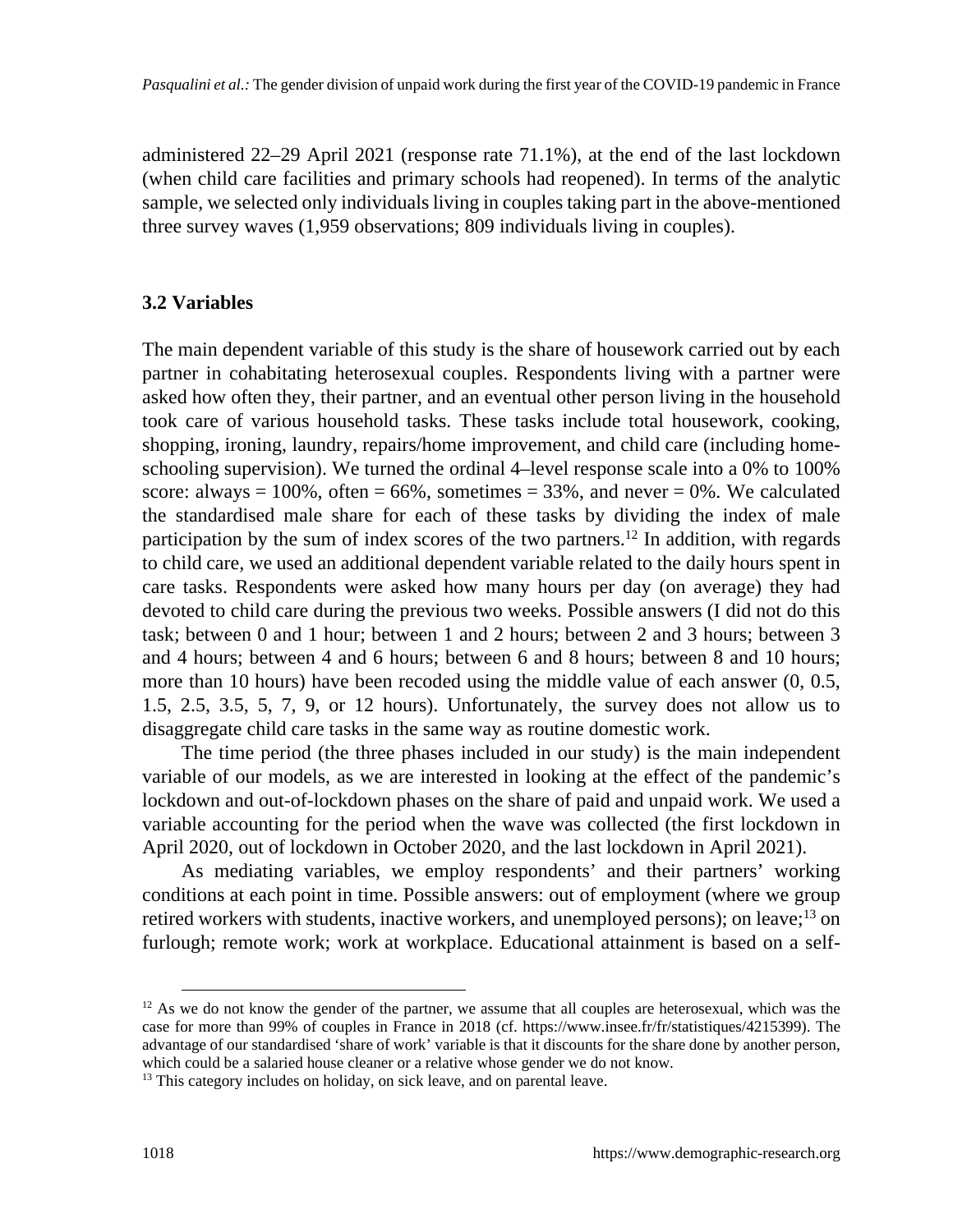rated question about respondents' and partners' highest educational level (less than high school degree, high school degree/some college, undergraduate degree or higher). With this information we construct a dummy variable that accounts for whether men reported a higher educational level than their partners.<sup>[14](#page-14-0)</sup>

#### **3.3 Methods**

We adopt a fixed effect approach to control for individual unobserved characteristics. We include individual fixed effects in the regression controls for time-invariant respondent characteristics. In particular, we employ an individual fixed effects linear regression model controlling for time (Model 1) to investigate changes in the male share of unpaid tasks during the two lockdown periods. Model 1's outcomes consist of the sum of the housework tasks (Model 1a); single housework tasks (cooking, shopping, ironing, laundry, repairs) and child care (Model 1b); and daily hours spent in child caregiving (Model 1c).

In addition, to test whether changes in the male share of housework and child care were driven by changes in the employment conditions of both partners (Model 2), we use fixed effects linear regression models that specifically look at: the association between changes in men's employment status and changes in men's contribution to unpaid work (defined as the sum of the housework tasks, Model 2a); the association between changes in men's employment status and changes in men's contribution to unpaid work (defined as single specific tasks, Model 2b); the association between changes in women's employment status and changes in men's contribution to unpaid work (defined as the sum of the housework tasks, Model 2c); and the association between changes in women's employment status and changes in men's contribution to unpaid work (defined as single specific tasks, Model 2d). Then, in one single linear regression model, we simultaneously estimate the changes in men's contribution to unpaid work as a function of the two lockdowns and of women's and men's changes in employment status (Model 2e and Model 2f, respectively, when the outcome is the sum of the unpaid tasks or the single  $tasks).<sup>15</sup>$  $tasks).<sup>15</sup>$  $tasks).<sup>15</sup>$ 

Model 3 (a and b) examines the moderation effect of an educational gap within the couple in the association between the two lockdown periods and the male share of housework by the inclusion of an interaction term in the linear regression model.

<span id="page-14-0"></span><sup>&</sup>lt;sup>14</sup> This variable is constructed in line with the other variables by looking at (for example, the share of work done by) men compared to partners.

<span id="page-14-1"></span><sup>&</sup>lt;sup>15</sup> An additional model including an interaction between men's and women's changes in employment conditions has been done as a robustness check (available upon request). Main findings are in line with those shown in the manuscript.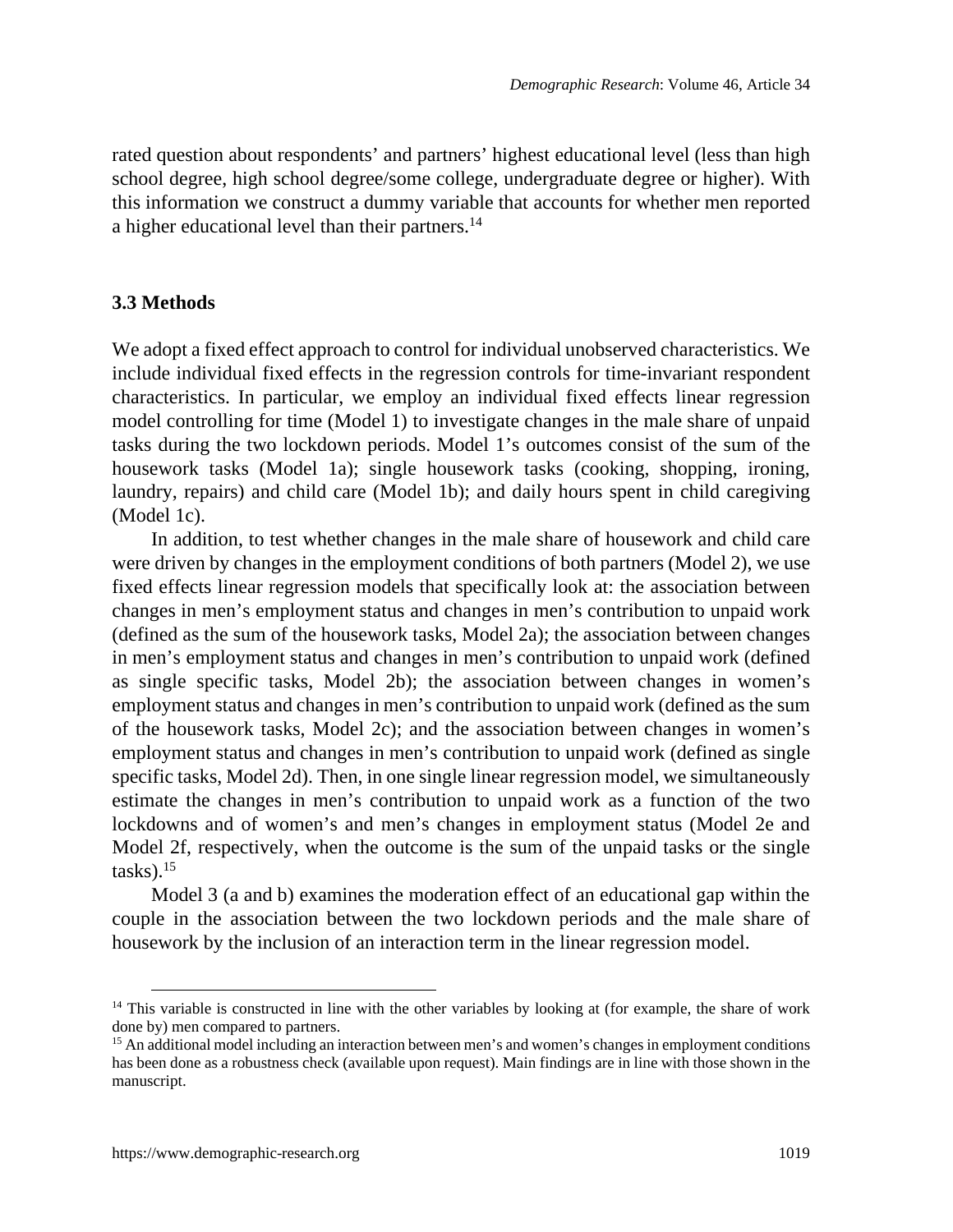# **4. Results**

### **4.1 Descriptive findings**

Table 1 presents the weighted outcomes and the sample characteristics when France was out of lockdown (22–29 October 2020; wave 6). According to the respondents' reports, men did less than their partners for most of the housework tasks. Looking at the overall housework couples performed, men contributed on average to about 37% of the total unpaid work. Males did 44% of child care, 40% of shopping, and just below 20% of ironing and laundering. Men did more than their partners only in the areas of repairs, gardening, and decorating, with a share of 65%. Finally, among those with children at home, men reported spending on average about 2.44 hours versus women's 3.80 hours on child care.

Concerning the sample characteristics, about 46% of respondents were women, 55% were between 35 and 64 years old, and only about 2% were foreign-born residents. About half of the men and 45% of the women living in couples were out of work already before the lockdown; about 8% of men and 10% of women were on leave in October 2020. The share of individuals on furlough during the lockdown was, in October 2020, about 2.5% among men and about 3.7% among women. Moreover, a slightly higher percentage of women worked remotely (8.2%) compared to men (6.3%). About 34% of respondents reported working at their usual workplaces in October 2020. Finally, the share of couples with men having a higher educational attainment than their partner was about 20%.

| Dependent variables                         | Mean (SD)     | N   |
|---------------------------------------------|---------------|-----|
| Men's share of total housework (%)          | 37.09 (15.26) | 681 |
| Men's share of cooking (%)                  | 34.90 (25.48) | 687 |
| Men's share of shopping (%)                 | 40.69 (22.48) | 688 |
| Men's share of laundry (%)                  | 19.23 (25.47) | 686 |
| Men's share of ironing (%)                  | 18.79 (32.18) | 593 |
| Men's share of repairs (%)                  | 65.64 (24.05) | 669 |
| Men's share of child care (%)               | 44.37 (12.26) | 234 |
| Number of hours spent in child care (men)   | 2.44(3.45)    | 178 |
| Number of hours spent in child care (women) | 3.80(3.79)    | 183 |
| Sociodemographic characteristics            | %             |     |
| Women                                       | 45.88         | 695 |
| Foreign                                     | 1.73          | 695 |
| Age bracket                                 |               | 695 |
| < 35                                        | 25.03         |     |
| $35 - 64$                                   | 54.86         |     |
| $65+$                                       | 20.11         |     |

### **Table 1: Weighted descriptive statistics for wave 6**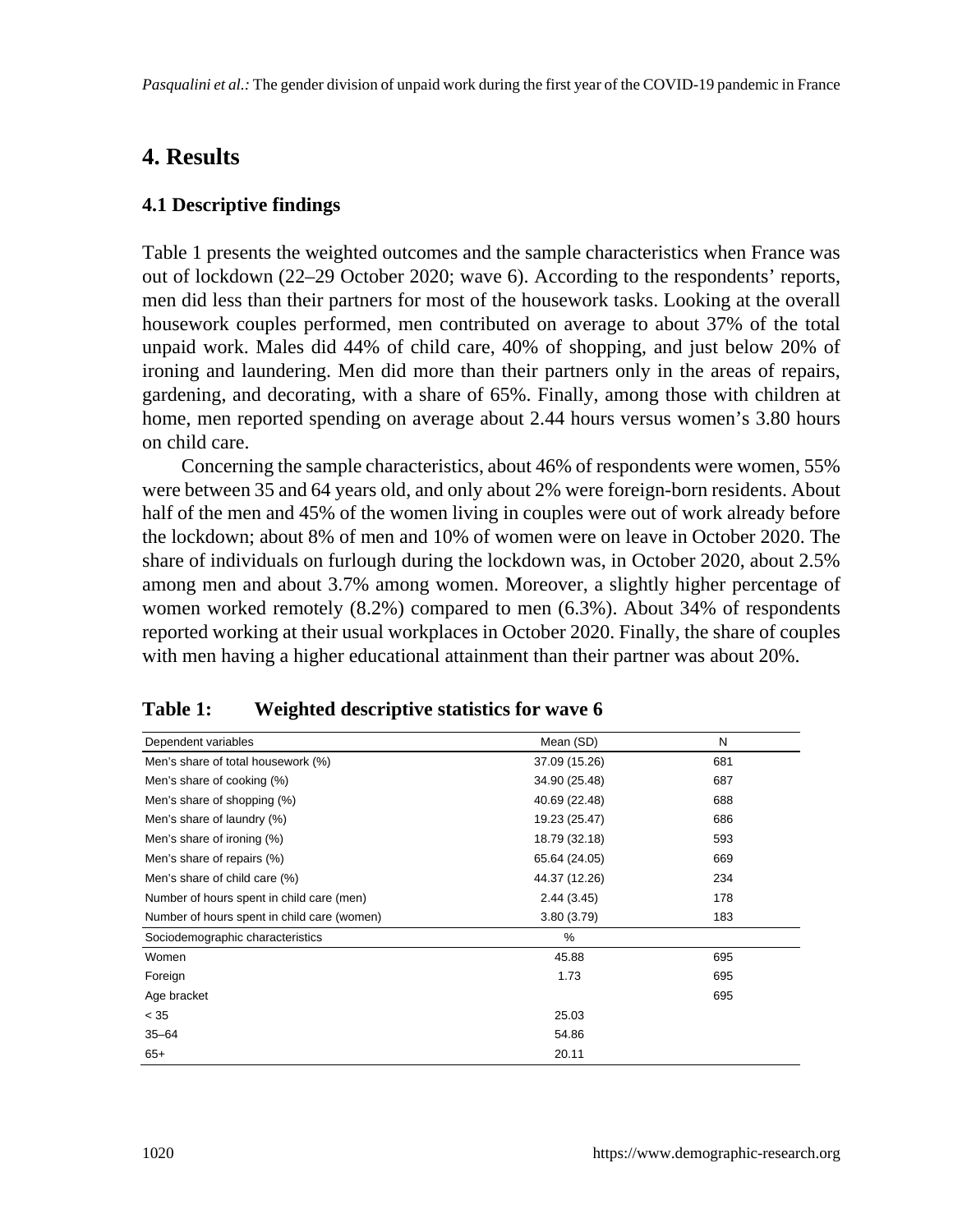| Dependent variables               | Mean (SD) | N   |
|-----------------------------------|-----------|-----|
| Self-rated health                 |           | 695 |
| Poor/very poor                    | 3.26      |     |
| Education                         |           | 695 |
| CAP/BEP or under                  | 52.18     |     |
| Bac/bac+2                         | 31.70     |     |
| Bac+3                             | 16.12     |     |
| Wealth                            |           | 473 |
| < 150,000€                        | 34.79     |     |
| 150,000-300,000€                  | 31.71     |     |
| > 300,000€                        | 33.50     |     |
| Men's occupation                  |           | 688 |
| Out of employment                 | 49.09     |     |
| On leave                          | 7.81      |     |
| Furlough                          | 2.59      |     |
| Remote work                       | 6.29      |     |
| Work at workplace                 | 34.22     |     |
| Women's occupation                |           | 690 |
| Out of employment                 | 44.85     |     |
| On leave                          | 9.60      |     |
| Furlough                          | 3.72      |     |
| Remote work                       | 8.22      |     |
| Work at workplace                 | 33.61     |     |
| Educational gap within the couple |           | 695 |
| Education of men > women          | 19.55     |     |

# **Table 1: (Continued)**

*Source*: Coping with COVID-19, sixth wave (CoCo-6), 22–29 October 2020, ELIPSS/CDSP. Mean and standard deviations (in parentheses) are reported for continuous variables; percentages (%) for discrete variables. N refers to the total sample at the sixth wave (CoCo-6), 22–29 October 2020.

### **4.2 Couples' divisions of domestic and care work: Time, work, educational gaps and tasks**

Findings listed in Table 2 suggest that men did a slightly higher proportion of unpaid work within couples during the first lockdown compared to the out-of-lockdown period (a difference of about 0.82 percentage points). When analysing specific tasks, we observe that men's contribution to unpaid work mostly concerned shopping, which – compared to the out-of-lockdown period – was about 6.64 percentage points higher in the first lockdown and about 1.88 percentage points higher in the last lockdown, when schools were open. As expected, men's contribution to routine household tasks, such as laundering, did not increase – and even decreased – during the last lockdown (coef.  $=$  – 1.23;  $p < 0.05$ ).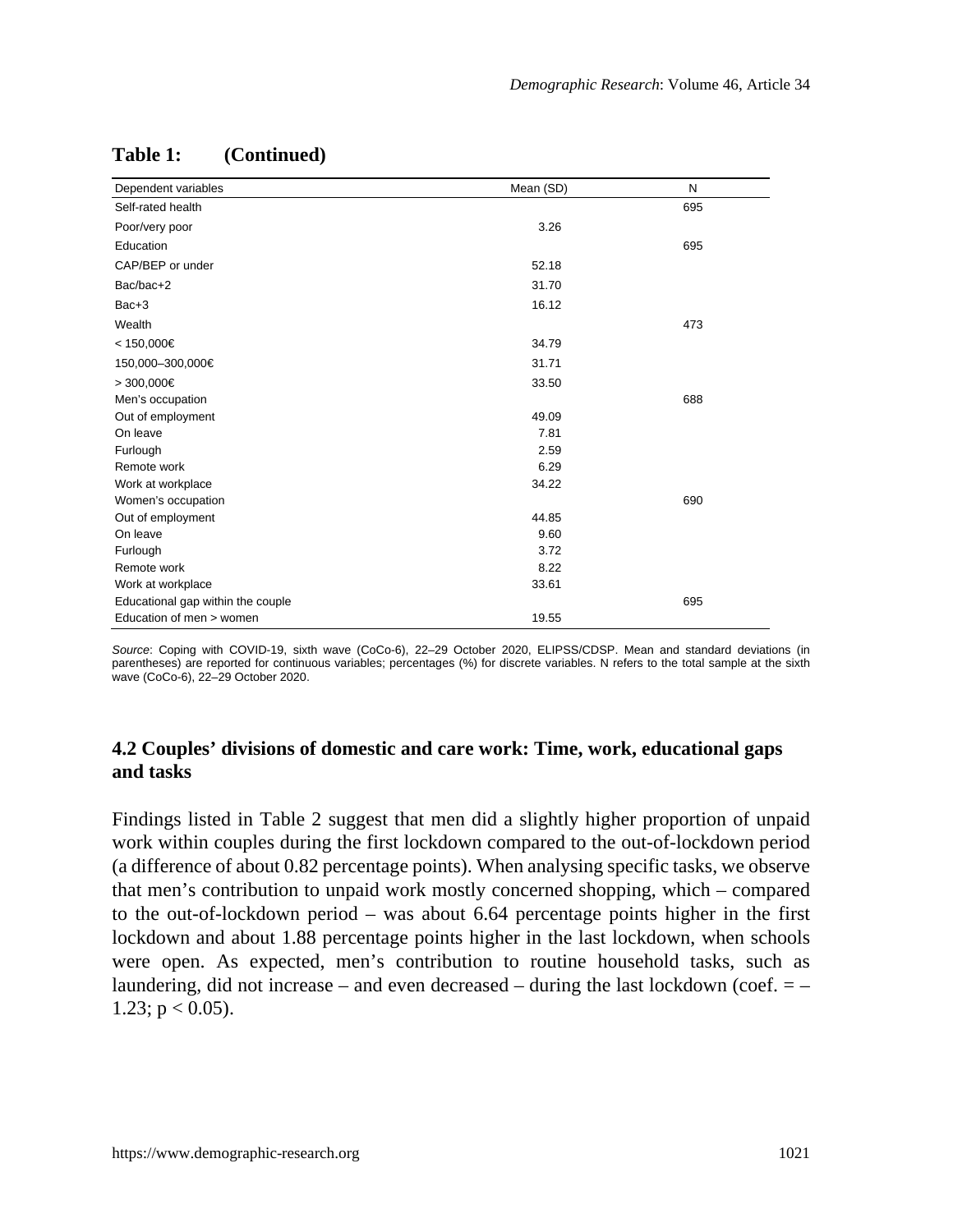|                                                                                                                                                                                                                                                                                        | Model 1a           |                          |                           |                          | Model 1b                 |                          |                            | Model 1c                                      |
|----------------------------------------------------------------------------------------------------------------------------------------------------------------------------------------------------------------------------------------------------------------------------------------|--------------------|--------------------------|---------------------------|--------------------------|--------------------------|--------------------------|----------------------------|-----------------------------------------------|
| VARIABLES                                                                                                                                                                                                                                                                              | coef (95% CI)<br>₹ | coef (95% CI)<br>Cooking | coef (95% CI)<br>Shopping | coef (95% CI)<br>Laundry | coef (95% CI)<br>Ironing | coef (95% CI)<br>Repairs | coef (95% CI<br>Child care | coef (95% CI)<br>in child care<br>Hours spent |
| First lockdown (ref.<br>out of lockdown)                                                                                                                                                                                                                                               | 0.819              | 0.270                    | 6.639                     | $-0.737$                 | $-0.675$                 | 0.566                    | $-3.146$                   | 1.117                                         |
|                                                                                                                                                                                                                                                                                        | $(0.12 - 1.51)$    | $(-0.91 - 1.45)$         | $(4.42 - 8.85)$           | $(-1.87 - 0.39)$         | $(-1.97 - 0.62)$         | $(-1.02 - 2.15)$         | $(-5.74 - -0.54)$          | $(0.51 - 1.72)$                               |
| Last lockdown (ref<br>out of lockdown)                                                                                                                                                                                                                                                 | 0.355              | 0.667                    | 1.881                     | $-1.230$                 | $-0.720$                 | $-0.400$                 | $-0.460$                   | 0.804                                         |
| Men * First                                                                                                                                                                                                                                                                            | $(-0.29 - 1.00)$   | $(-0.57 - 1.90)$         | $(0.51 - 3.24)$           | $(-2.41 - 0.04)$         | $(-2.19 - 0.75)$         | $(-1.84 - 1.04)$         | $(-2.69 - 1.77)$           | $(0.26 - 1.33)$                               |
| lockdown                                                                                                                                                                                                                                                                               |                    |                          |                           |                          |                          |                          |                            | $-0.829$                                      |
|                                                                                                                                                                                                                                                                                        |                    |                          |                           |                          |                          |                          |                            | $(-1.53 - -0.12)$                             |
| Men * last lockdown                                                                                                                                                                                                                                                                    |                    |                          |                           |                          |                          |                          |                            | $-0.293$                                      |
|                                                                                                                                                                                                                                                                                        |                    |                          |                           |                          |                          |                          |                            | $(-1.02 - 0.43)$                              |
| Constant                                                                                                                                                                                                                                                                               | 35.78              | 34.07                    | 40.54                     | 17.85                    | 14.77                    | 62.38                    | 44.59                      | 2.572                                         |
|                                                                                                                                                                                                                                                                                        | $(35.42 - 36.12)$  | $(33.43 - 34.69)$        | $(39.61 - 41.46)$         | $(17.24 - 18.46)$        | $(14.02 - 15.51)$        | $(61.54 - 63.20)$        | $(43.42 - 45.76)$          | $(2.38 - 2.75)$                               |
| Observations                                                                                                                                                                                                                                                                           | 1,886              | 1,896                    | 1,897                     | 1,897                    | 1,610                    | 1,851                    | 590                        | 923                                           |
| R-squared                                                                                                                                                                                                                                                                              | 0.005              | 0.001                    | 0.041                     | 0.004                    | 0.001                    | 0.001                    | 0.022                      | 0.044                                         |
| Number of ID                                                                                                                                                                                                                                                                           | 794                | 796                      | 799                       | 797                      | 713                      | 785                      | 287                        | 403                                           |
| Note: "1st lockdown" is survey wave 3 for housework and survey wave 2 for child care and share of child care. "All" does not include child care. Linear regression<br>codinication of the AFO / and and an internal of also an advantage<br>Source: Coping with Covid-19, ELIPSS/CDSP. |                    |                          |                           |                          |                          |                          |                            |                                               |

| <b>Table 2:</b> | Lockdowns' effects on men's share of housework within couples |
|-----------------|---------------------------------------------------------------|
|                 | (individual fixed effect, clustered SE)                       |

coefficients with 95% confidence intervals in parentheses. coefficients with 95% confidence intervals in parentheses.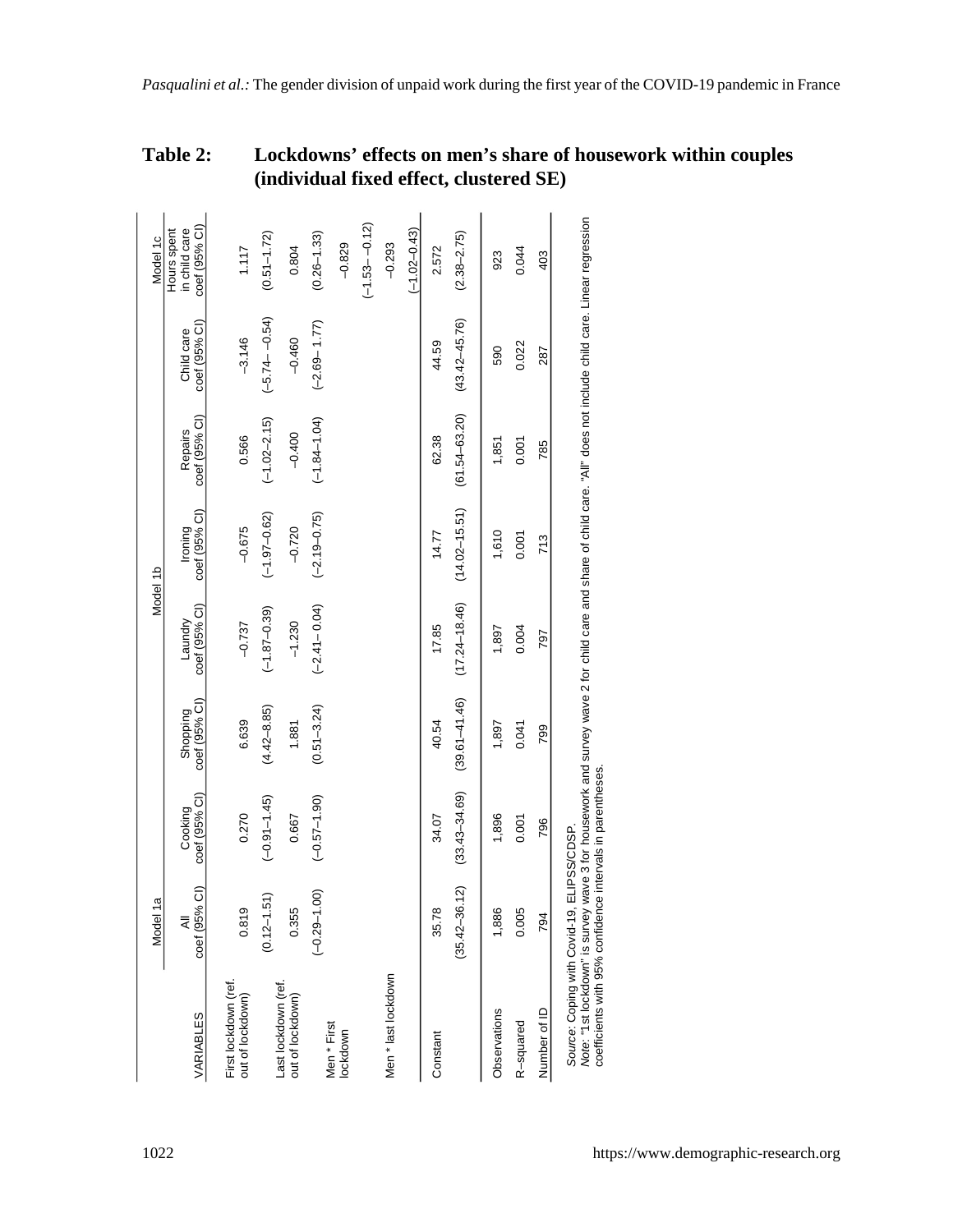Our estimates also show that men's share of child care, including home-schooling supervision, was lower by about three percentage points in the first lockdown compared with the out-of-lockdown period. Accordingly, the daily number of hours spent in child care also significantly increased during both lockdowns, but mostly because women spent more time taking care of children (interaction coef.  $= -0.829$ ; p < 0.05).

As expected, men's changes in working conditions mattered in determining their contributions to unpaid work (Table 3). We observe that a change from working at one's workplace to being on leave (holiday, sick, or parental leave;  $p < 0.01$ ), on furlough  $(p < 0.01)$ , or working remotely  $(p < 0.1)$  increases men's overall share of unpaid work. However, when we look at specific tasks, significant differences arise. While men who were on leave during the lockdowns made higher contributions to cooking, shopping, decorating, and child care, for those benefiting from the furlough scheme during the pandemic, a larger share of unpaid work mostly concerned cooking and shopping. Men working from home devoted more time only to shopping (+8.1 percentage points), while they participated less in ironing (coef.  $= -3.1$ ; p < 0.05). Our estimates also confirm the overall increase in child care done by men on leave (coef.  $= 1.55$ ;  $p < 0.1$ ). With regards to the association between women's changes of working conditions and men's contribution to housework, our estimates show that men contributed less to unpaid work if women moved from the workplace to being on furlough (coef.  $= -1.83$ ; p < 0.05). In line with what we found in prior estimates (see Table 3), most of the decreased contribution of men to unpaid work concerned cooking and ironing when the partner was on furlough or on leave. However, living with a woman who moved to remote work was associated with an increase in men's share of shopping of about six percentage points. Women contributed more to child care during both lockdowns, especially if they were not working at the workplace.

The effect of the first lockdown was partially driven by changes in working conditions, as shown by results listed in Table 5. When both partners were working at the workplace, the first lockdown saw a significantly more robust participation of men in shopping (coef.  $= 6.30$ ;  $p < 0.01$ ) but a comparatively lower investment in child care time (coef.  $= -3.86$ ;  $p < 0.01$ ).<sup>[16](#page-18-0)</sup> Finally, as shown in Table 6, couples with an unbalanced level of education show a different level of men's contribution to unpaid work, which is only due to men not doing laundry.[17](#page-18-1)

<span id="page-18-0"></span><sup>&</sup>lt;sup>16</sup> During the last lockdown, men contributed even less to laundry compared to the out-of-lockdown period  $(coef. = -1.09; p < 0.1).$ 

<span id="page-18-1"></span> $17$  In resonance with the relative resources hypothesis, we found that the level of men's contribution to laundry during the first lockdown was lower among male respondents with a higher educational attainment compared to their partners than in the out-of-lockdown period (coef.  $= -2.71$ ;  $p < 0.1$ ).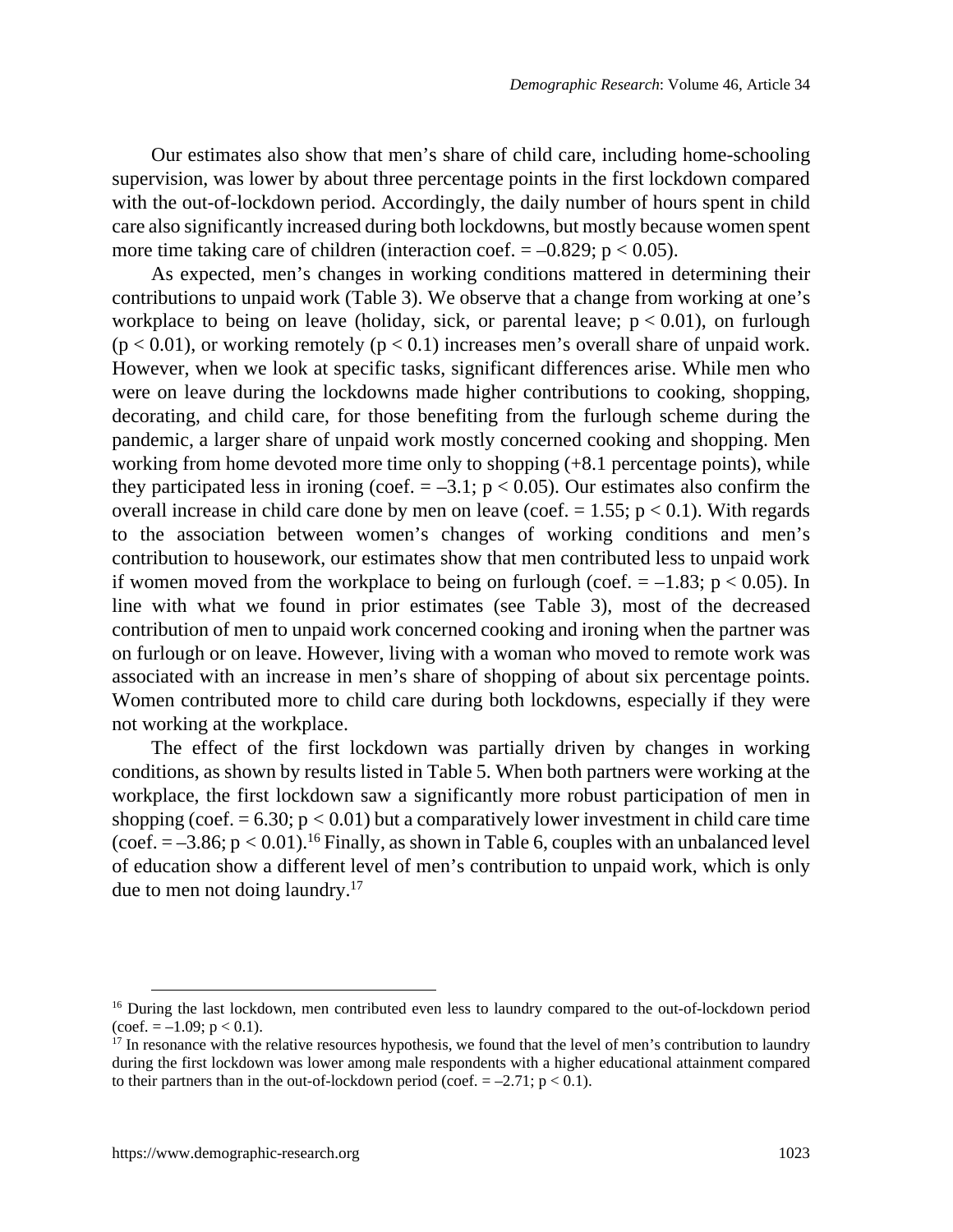| <b>VARIABLES</b>                                                                                                                                                    | Model 2a           |                          |                           |                          | Model 2b                 |                                 |                             |                                               |  |
|---------------------------------------------------------------------------------------------------------------------------------------------------------------------|--------------------|--------------------------|---------------------------|--------------------------|--------------------------|---------------------------------|-----------------------------|-----------------------------------------------|--|
|                                                                                                                                                                     | coef (95% CI)<br>₹ | coef (95% Cl)<br>Cooking | coef (95% CI)<br>Shopping | coef (95% CI)<br>Laundry | coef (95% Cl)<br>Ironing | coef (95% Cl)<br><b>Repairs</b> | coef (95% CI)<br>Child care | coef (95% CI)<br>in child care<br>Hours spent |  |
| Men's occupation                                                                                                                                                    |                    |                          |                           |                          |                          |                                 |                             |                                               |  |
| Out of employment                                                                                                                                                   | 2.221              | 5.465                    | 5.309                     | 0.581                    | $-0.123$                 | 2.484                           | 9.645                       | 0.0449                                        |  |
|                                                                                                                                                                     | $(0.21 - 4.22)$    | $(1.69 - 9.23)$          | $(0.55 - 10.06)$          | $(-3.29 - 4.45)$         | $(-4.28 - 4.04)$         | $(-2.05 - 7.02)$                | $(4.05 - 15.23)$            | $(-1.15 - 1.24)$                              |  |
| On leave                                                                                                                                                            | 2.799              | 4.175                    | 5.207                     | 2.278                    | 0.0564                   | 4.092                           | 4.336                       | $-0.163$                                      |  |
|                                                                                                                                                                     | $(0.94 - 4.65)$    | $(0.82 - 7.52)$          | $(-0.08 - 10.50)$         | $(-0.54 - 5.09)$         | $(-3.19 - 3.30)$         | $(0.15 - 8.02)$                 | $(0.17 - 8.49)$             | $(-1.27 - 0.94)$                              |  |
| On furlough                                                                                                                                                         | 3.873              | 4.438                    | 8.317                     | 1.191                    | $-1.414$                 | 1.561                           | 2.997                       | 0.477                                         |  |
|                                                                                                                                                                     | $(1.66 - 6.07)$    | $(0.68 - 8.19)$          | $(2.36 - 14.26)$          | $(-2.25 - 4.63)$         | $(-4.23 - 1.40)$         | $(-2.07 - 5.19)$                | $(-0.97 - 6.97)$            | $(-0.18 - 1.14)$                              |  |
| Remote work                                                                                                                                                         | 1.272              | 0.872                    | 8.123                     | $-0.606$                 | $-3.108$                 | $-0.099$                        | 3.074                       | 0.546                                         |  |
|                                                                                                                                                                     | $(-0.12 - 2.66)$   | $(-1.52 - 3.26)$         | $(3.66 - 12.58)$          | $(-3.30 - 2.09)$         | $(-5.58 - -0.63)$        | $(-3.59 - 3.39)$                | $(-1.57 - 7.72)$            | $(-0.69 - 1.78)$                              |  |
| Men * out of<br>employment                                                                                                                                          |                    |                          |                           |                          |                          |                                 |                             | 1.049                                         |  |
|                                                                                                                                                                     |                    |                          |                           |                          |                          |                                 |                             | $(-1.53 - 3.63)$                              |  |
| Men * on leave                                                                                                                                                      |                    |                          |                           |                          |                          |                                 |                             | 1.552                                         |  |
|                                                                                                                                                                     |                    |                          |                           |                          |                          |                                 |                             | $(-0.15 - 3.26)$                              |  |
| Men * on furlough                                                                                                                                                   |                    |                          |                           |                          |                          |                                 |                             | 0.634                                         |  |
|                                                                                                                                                                     |                    |                          |                           |                          |                          |                                 |                             | $(-0.66 - 1.93)$                              |  |
| Men * remote work                                                                                                                                                   |                    |                          |                           |                          |                          |                                 |                             | $-0.176$                                      |  |
|                                                                                                                                                                     |                    |                          |                           |                          |                          |                                 |                             | $(-1.61 - 1.25)$                              |  |
| Constant                                                                                                                                                            | 34.54              | 31.14                    | 38.94                     | 16.76                    | 14.77                    | 60.88                           | 41.05                       | 2.616                                         |  |
|                                                                                                                                                                     | $33.42 - 35.64$    | $(29.06 - 33.21)$        | $(36.17 - 41.70)$         | $(14.68 - 18.83)$        | $(12.46 - 17.07)$        | $(58.42 - 63.32)$               | $(39.45 - 42.64)$           | $(2.16 - 3.06)$                               |  |
|                                                                                                                                                                     |                    | 1,886                    |                           |                          |                          |                                 | 577                         | 899                                           |  |
| Observations                                                                                                                                                        | 1,876              |                          | 1,887                     | 1,887                    | 1,600                    | 1,841                           |                             |                                               |  |
| R-squared                                                                                                                                                           | 0.023              | 0.014                    | 0.019                     | 0.004                    | 0.004                    | 0.006                           | 0.028                       | 0.024                                         |  |
| Number of ID                                                                                                                                                        | 792                | 795                      | 798                       | 795                      | 712                      | 784                             | 285                         | 398                                           |  |
| Note: "All" does not include child care. Linear regression coefficients with 95% confidence intervals in parentheses.<br>Source: Coping with Covid-19, ELIPSS/CDSP. |                    |                          |                           |                          |                          |                                 |                             |                                               |  |

*Pasqualini et al.:* The gender division of unpaid work during the first year of the COVID-19 pandemic in France

**employment status (individual fixed effect, clustered SE)**

**Table 3: Men's share of housework within couples: The role of men's**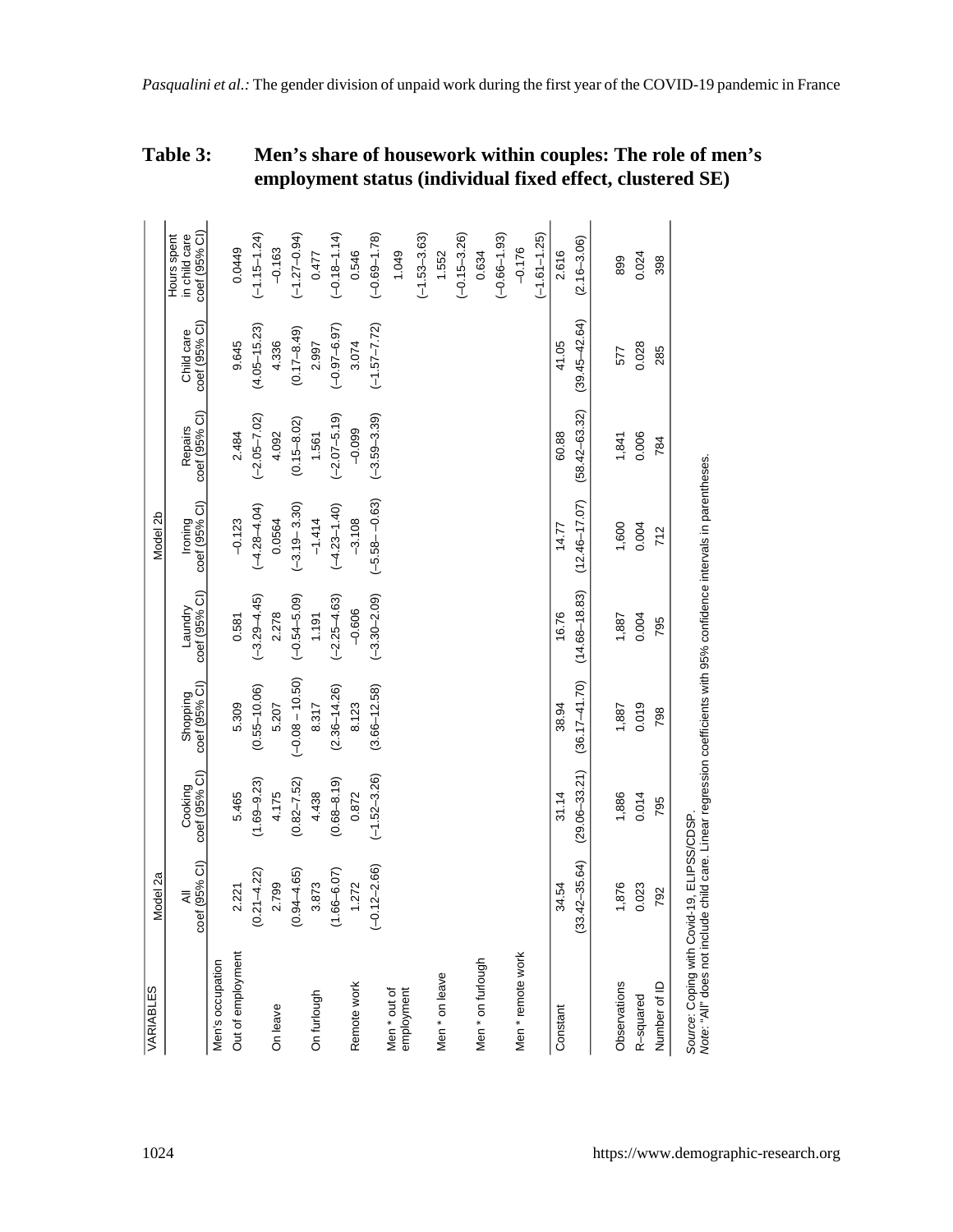| <b>VARIABLES</b>                                                                                                                                                   | Model 2c           |                          |                           |                          | Model 2d                 |                          |                             |                                               |
|--------------------------------------------------------------------------------------------------------------------------------------------------------------------|--------------------|--------------------------|---------------------------|--------------------------|--------------------------|--------------------------|-----------------------------|-----------------------------------------------|
|                                                                                                                                                                    | coef (95% Cl)<br>₹ | coef (95% CI)<br>Cooking | Shopping<br>coef (95% CI) | coef (95% Cl)<br>Laundry | coef (95% CI)<br>Ironing | coef (95% Cl)<br>Repairs | coef (95% CI)<br>Child care | coef (95% CI)<br>Hours spent<br>in child care |
| Women's occupation                                                                                                                                                 |                    |                          |                           |                          |                          |                          |                             |                                               |
| Out of employment                                                                                                                                                  | $-1.448$           | $-0.516$                 | $-0.384$                  | $-2.550$                 | 0.888                    | 2.362                    | 1.585                       | 2.145                                         |
|                                                                                                                                                                    | $(-3.76 - 0.86)$   | $(-4.84 - 3.81)$         | $(-5.52 - 4.75)$          | $(-6.25 - 1.15)$         | $(-3.68 - 5.45)$         | $(-1.47 - 6.20)$         | $(-5.90 - 9.07)$            | $(0.57 - 3.71)$                               |
| On leave                                                                                                                                                           | $-0.906$           | $-3.770$                 | 2.050                     | $-0.389$                 | $-2.832$                 | 0.975                    | $-1.594$                    | 1.108                                         |
|                                                                                                                                                                    | $(-2.31 - 0.50)$   | $(-6.30 - -1.23)$        | $(-2.53 - 6.63)$          | $(-2.66 - 1.88)$         | $(-5.75 - 0.08)$         | $(-1.81 - 3.76)$         | $(-6.49 - 3.30)$            | $(0.23 - 1.98)$                               |
| On furlough                                                                                                                                                        | $-1.829$           | $-4.314$                 | $-0.198$                  | $-1.601$                 | $-4.105$                 | $-1.368$                 | $-3.741$                    | 1.743                                         |
|                                                                                                                                                                    | $(-3.53 - -0.11)$  | $(-7.67 - 0.94)$         | $(-4.40 - 4.01)$          | $(-4.59 - 1.38)$         | $(-8.04 - 0.16)$         | $(-5.50 - 2.76)$         | $(-8.56 - 1.08)$            | $(0.74 - 2.74)$                               |
| Remote work                                                                                                                                                        | 0.881              | 0.067                    | 5.769                     | $-0.994$                 | $-2.419$                 | $-1.174$                 | $-2.901$                    | 0.757                                         |
|                                                                                                                                                                    | $(-0.54 - 2.32)$   | $(-2.37 - 2.51)$         | $(1.98 - 9.55)$           | $(-3.39 - 1.40)$         | $(-5.81 - 0.97)$         | $(-4.24 - 1.89)$         | $(-7.19 - 1.39)$            | $(0.04 - 1.46)$                               |
| Men*women out of                                                                                                                                                   |                    |                          |                           |                          |                          |                          |                             | $-2.105$                                      |
| employment                                                                                                                                                         |                    |                          |                           |                          |                          |                          |                             | $(-4.06 - 0.14)$                              |
| Men * women on                                                                                                                                                     |                    |                          |                           |                          |                          |                          |                             | $-0.989$                                      |
| leave                                                                                                                                                              |                    |                          |                           |                          |                          |                          |                             | $(-2.03 - 0.06)$                              |
| Men * women on<br>furlough                                                                                                                                         |                    |                          |                           |                          |                          |                          |                             | $-1.231$                                      |
|                                                                                                                                                                    |                    |                          |                           |                          |                          |                          |                             | $(-2.56 - 0.10)$                              |
| Men * women remote<br>work                                                                                                                                         |                    |                          |                           |                          |                          |                          |                             | $-0.740$                                      |
|                                                                                                                                                                    |                    |                          |                           |                          |                          |                          |                             | $(-1.61 - 0.13)$                              |
| Constant                                                                                                                                                           | 36.85              | 35.24                    | 42.36                     | 18.61                    | 14.75                    | 61.51                    | 44.54                       | 2.523                                         |
|                                                                                                                                                                    | $(35.68 - 38.00)$  | $(33.06 - 37.40)$        | $(39.63 - 45.08)$         | $(16.76 - 20.45)$        | $(12.31 - 17.19)$        | $(59.45 - 63.56)$        | $(42.49 - 46.57)$           | $(2.24 - 2.79)$                               |
| Observations                                                                                                                                                       | 1,876              | 1,886                    | 1,887                     | 1,887                    | 1,600                    | 1,841                    | 574                         | 895                                           |
| R-squared                                                                                                                                                          | 0.010              | 0.016                    | 0.008                     | 0.003                    | 0.012                    | 0.003                    | 0.014                       | 0.038                                         |
| Number of ID                                                                                                                                                       | 794                | 796                      | 799                       | 797                      | 713                      | 785                      | 284                         | 398                                           |
| Note: "All" does not include child care. Linear regression coefficients with 95% confidence intervals in parentheses<br>Source: Coping with Covid-19, ELIPSS/CDSP. |                    |                          |                           |                          |                          |                          |                             |                                               |

# **Table 4: Men's share of housework within couples: The role of women's employment status (individual fixed effect, clustered SE)**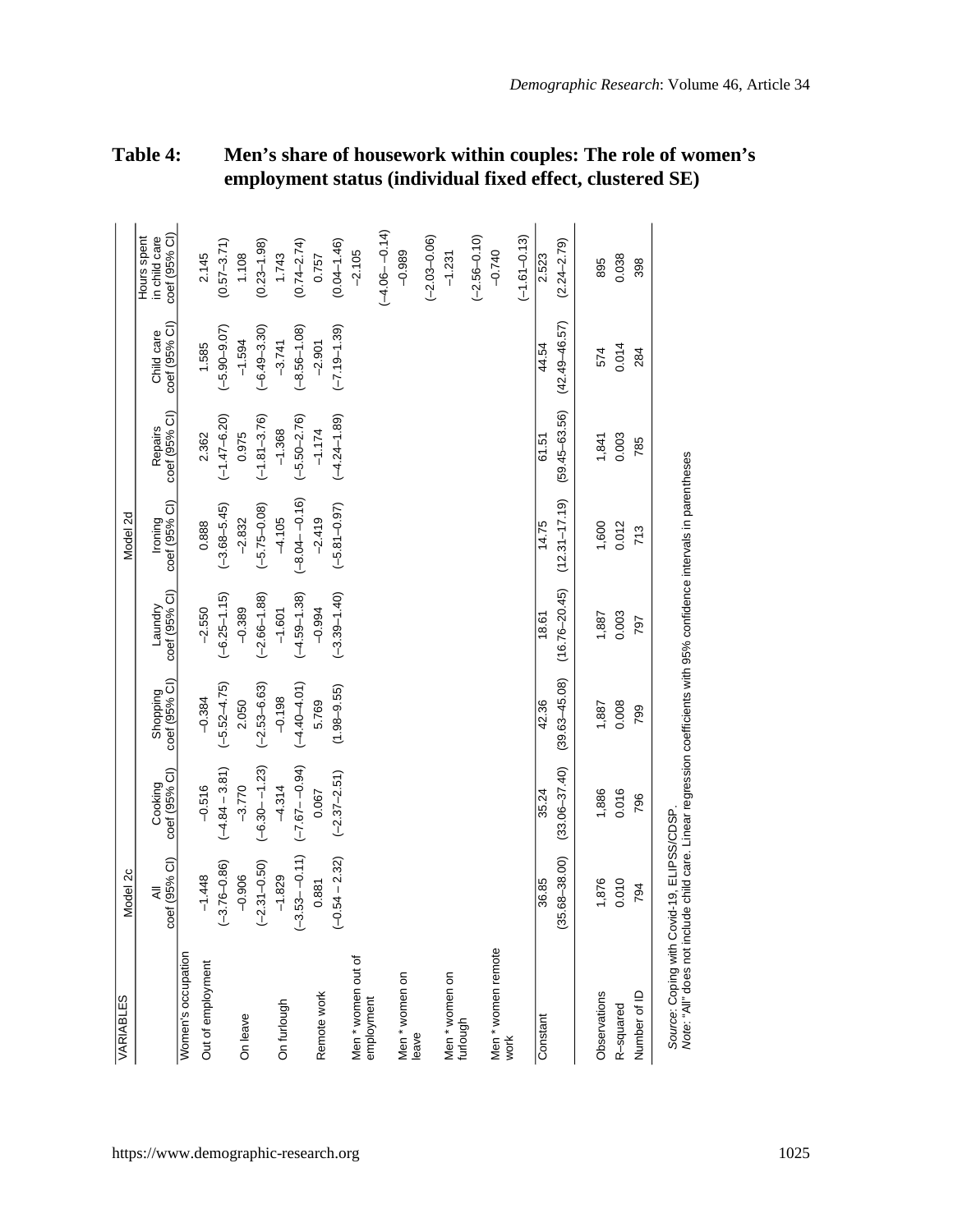## **Table 5: Lockdowns' effects on the male share of housework within couples: The role of partners' employment status (individual fixed effects, clustered SE)**

| VARIABLES                                  | Model 2e             |                                     |                                                        |                          | Model 2f                 |                  |                                           |                                               |
|--------------------------------------------|----------------------|-------------------------------------|--------------------------------------------------------|--------------------------|--------------------------|------------------|-------------------------------------------|-----------------------------------------------|
|                                            | All<br>coef (95% CI) | Cooking<br>coef (95% CI)            | Shopping<br>coef (95% CI)                              | Laundry<br>coef (95% CI) | Ironing<br>coef (95% CI) | Repairs          | Child care<br>coef (95% CI) coef (95% CI) | Hours spent<br>in child care<br>coef (95% CI) |
| First lockdown<br>(ref. out of             |                      |                                     |                                                        |                          |                          |                  |                                           |                                               |
| lockdown)                                  | 0.702                | 0.502                               | 6.289                                                  | $-0.741$                 | 0.178                    | 0.977            | $-3.862$                                  | 0.647                                         |
|                                            | $(-0.02 - 1.43)$     | $(-0.73 - 1.73)$                    | $(3.93 - 8.64)$                                        | $(-2.00 - 0.52)$         | $(-1.24 - 1.60)$         |                  | $(-0.78 - 2.73)$ $(-6.89 - -0.83)$        | $(0.20 - 1.08)$                               |
| Last lockdown<br>(ref. out of<br>lockdown) | 0.447                | 0.833                               | 1.776                                                  | $-1.101$                 | $-0.345$                 | $-0.324$         | $-0.474$                                  | 0.642                                         |
| Men's<br>occupation                        | $(-0.21 - 1.10)$     | $(-0.42 - 2.09)$                    | $(0.33 - 3.21)$                                        | $(-2.33 - 0.13)$         | $(-1.82 - 1.13)$         | $(-1.80 - 1.16)$ | $(-2.76 - 1.81)$                          | $(0.26 - 1.02)$                               |
| Out of<br>employment                       | 2.687                | 6.579                               | 6.177                                                  | 1.030                    | 0.467                    | 2.536            | 11.51                                     | $-0.343$                                      |
|                                            | $(0.72 - 4.64)$      | $(2.80 - 10.35)$                    | $(1.15 - 11.19)$                                       | $(-2.94 - 5.00)$         | $(-3.90 - 4.84)$         | $(-2.05 - 7.12)$ | $(5.49 - 17.53)$                          | $(-1.50 - 0.82)$                              |
| On leave                                   | 3.099                | 5.602                               | 4.065                                                  | 2.599                    | 0.704                    | 4.116            | 5.555                                     | $-0.550$                                      |
|                                            | $(1.22 - 4.97)$      | $(2.31 - 8.88)$                     | $(-1.16 - 9.29)$                                       | $(-0.35 - 5.55)$         | $(-2.64 - 4.05)$         | $(0.05 - 8.17)$  | $(0.93 - 10.17)$                          | $(-1.63 - 0.53)$                              |
| On furlough                                | 4.058                | 5.343                               | 5.434                                                  | 1.630                    | $-0.943$                 | 1.682            | 6.418                                     | 0.017                                         |
|                                            | $(1.82 - 6.28)$      | $(1.63 - 9.05)$                     | (-0.56-11.43)                                          | $(-1.95 - 5.21)$         | $(-4.13 - 2.24)$         | $(-2.27 - 5.63)$ | $(2.07 - 10.76)$                          | $(-0.75 - 0.79)$                              |
| Remote work                                | 1.089                | 1.026                               | 5.435                                                  | $-0.001$                 | $-2.854$                 | 0.156            | 6.047                                     | 0.146                                         |
|                                            | $(-0.39 - 2.57)$     | $(-1.57 - 3.62)$                    | $(-0.96 - 9.90)$                                       | $(-2.87 - 2.87)$         | $(-5.25 - -0.45)$        | $(-3.63 - 3.93)$ | $(1.08 - 11.00)$                          | $(-1.09 - 1.38)$                              |
| Men * out of<br>unemployment               |                      |                                     |                                                        |                          |                          |                  |                                           | 1.503                                         |
|                                            |                      |                                     |                                                        |                          |                          |                  |                                           | $(-1.01 - 4.01)$                              |
| Men * on leave                             |                      |                                     |                                                        |                          |                          |                  |                                           | 1.912                                         |
| Men * on                                   |                      |                                     |                                                        |                          |                          |                  |                                           | $(0.16 - 3.65)$                               |
| furlough                                   |                      |                                     |                                                        |                          |                          |                  |                                           | 0.866                                         |
| Men * remote                               |                      |                                     |                                                        |                          |                          |                  |                                           | $(-0.49 - 2.22)$                              |
| work                                       |                      |                                     |                                                        |                          |                          |                  |                                           | 0.0308                                        |
| Women's<br>occupation                      |                      |                                     |                                                        |                          |                          |                  |                                           | $(-1.41 - 1.47)$                              |
| Out of<br>employment                       | $-1.821$             | $-1.540$                            | $-1.198$                                               | $-2.391$                 | 1.185                    | 2.063            | 1.627                                     | 2.009                                         |
|                                            | $(-4.04 - 0.40)$     | $(-5.68 - 2.60)$                    | $(-6.38 - 3.98)$                                       | $(-6.10 - 1.32)$         | $(-3.35 - 5.72)$         | $(-1.82 - 5.94)$ | $(-5.78 - 9.03)$                          | $(0.48 - 3.53)$                               |
| On leave                                   | $-1.443$             | $-4.986$                            | 0.433                                                  | $-0.340$                 | $-2.657$                 | $-0.174$         | $-1.341$                                  | 1.221                                         |
|                                            |                      | $(-2.88 - -0.00)$ $(-7.65 - -2.32)$ | $(-4.29 - 5.16)$                                       | $(-2.66 - 1.98)$         | $(-5.44 - 0.12)$         | $(-3.02 - 2.67)$ | $(-6.57 - 3.89)$                          | $(0.34 - 2.09)$                               |
| On furlough                                | $-2.949$             | $-5.674$                            | $-5.502$                                               | $-1.359$                 | $-3.811$                 | $-2.408$         | $-3.744$                                  | 1.485                                         |
|                                            |                      |                                     | $(-4.74 - -1.15)$ $(-9.10 - -2.24)$ $(-10.00 - -0.99)$ | $(-4.51 - 1.80)$         | $(-7.90 - 0.28)$         | $(-6.82 - 2.00)$ | $(-8.82 - 1.33)$                          | $(046 - 2.50)$                                |
| Remote work                                | 0.127                | $-0.790$                            | 1.362                                                  | $-0.567$                 | -1.731                   | -1.861           | $-2.612$                                  | 0.427                                         |
|                                            | $(-1.29 - 1.54)$     | $(-3.40 - 1.82)$                    | $(-2.34 - 5.07)$                                       | $(-3.31 - 2.18)$         | $(-5.16 - 1.80)$         | $(-5.07 - 1.35)$ | $(-7.45 - 2.23)$                          | $(-0.41 - 1.26)$                              |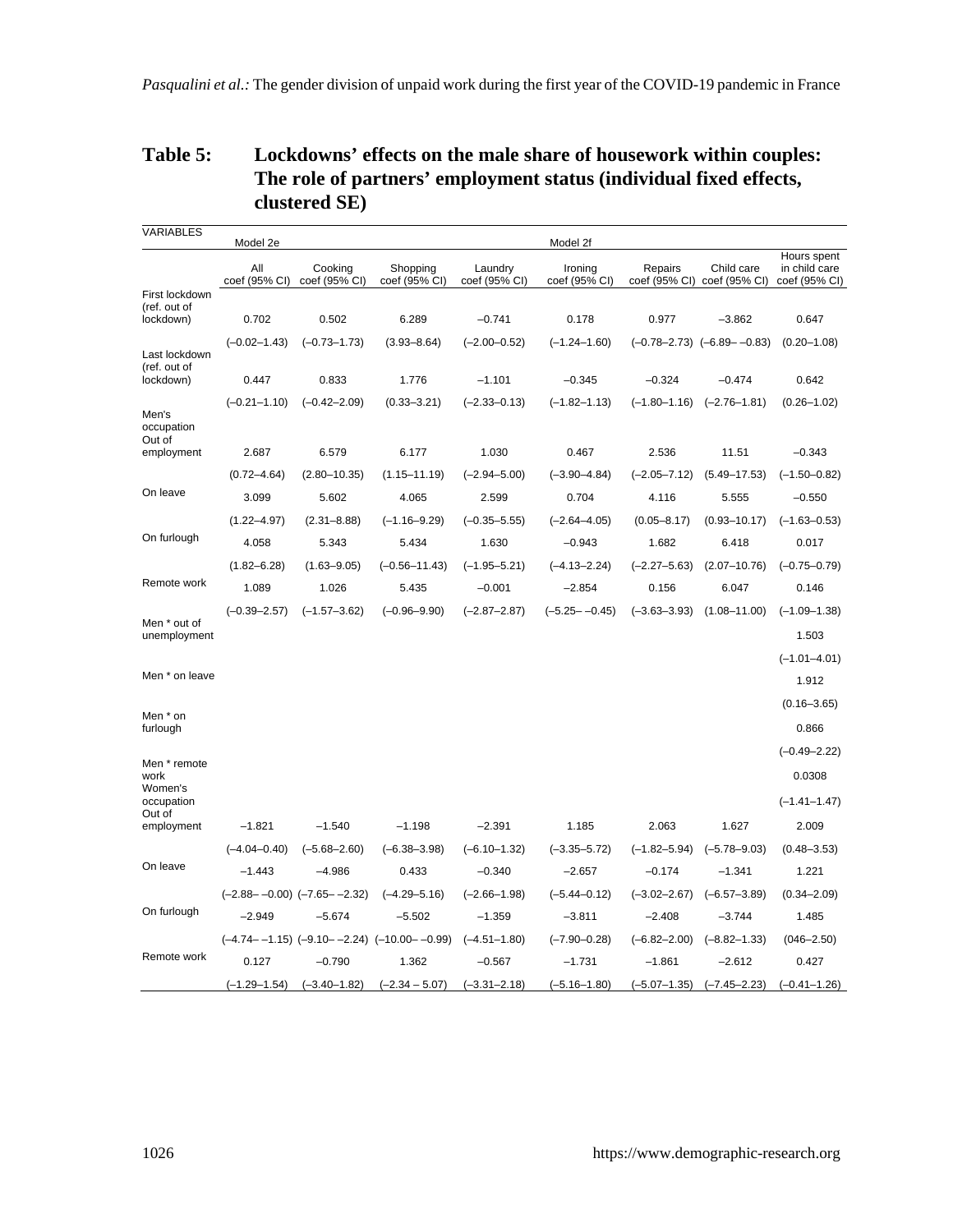# **Table 5: (Continued)**

| VARIABLES                           | Model 2e             |                          |                           |                          | Model 2f                 |                          |                             |                                               |
|-------------------------------------|----------------------|--------------------------|---------------------------|--------------------------|--------------------------|--------------------------|-----------------------------|-----------------------------------------------|
|                                     | All<br>coef (95% CI) | Cooking<br>coef (95% CI) | Shopping<br>coef (95% CI) | Laundry<br>coef (95% CI) | Ironing<br>coef (95% CI) | Repairs<br>coef (95% CI) | Child care<br>coef (95% CI) | Hours spent<br>in child care<br>coef (95% CI) |
| Men * women<br>out of<br>employment |                      |                          |                           |                          |                          |                          |                             | $-2.138$                                      |
|                                     |                      |                          |                           |                          |                          |                          |                             | $(-4.16 - -0.01)$                             |
| Men * women<br>on leave             |                      |                          |                           |                          |                          |                          |                             | $-1.460$                                      |
|                                     |                      |                          |                           |                          |                          |                          |                             | $(-2.55 - -0.36)$                             |
| Men * women<br>on furlough          |                      |                          |                           |                          |                          |                          |                             | $-1.513$                                      |
|                                     |                      |                          |                           |                          |                          |                          |                             | $(-2.80 - -0.21)$                             |
| Men * women<br>remote work          |                      |                          |                           |                          |                          |                          |                             | $-0.864$                                      |
|                                     |                      |                          |                           |                          |                          |                          |                             | $(-1.80 - 0.08)$                              |
| Constant                            | 35.05                | 31.70                    | 37.22                     | 18.24                    | 14.60                    | 60.13                    | 41.99                       | 2.051                                         |
|                                     | $(33.48 - 36.61)$    | $(28.76 - 34.62)$        | $(33.74 - 40.69)$         | $(15.60 - 20.86)$        | $(11.59 - 17.59)$        | $(57.11 - 63.14)$        | $(39.85 - 44.13)$           | $(1.56 - 2.53)$                               |
|                                     |                      |                          |                           |                          |                          |                          |                             |                                               |
| Observations                        | 1,871                | 1,881                    | 1,882                     | 1,882                    | 1,595                    | 1,836                    | 572                         | 888                                           |
| R-squared                           | 0.040                | 0.039                    | 0.056                     | 0.010                    | 0.015                    | 0.011                    | 0.081                       | 0.097                                         |
| Number of ID                        | 792                  | 795                      | 798                       | 795                      | 712                      | 784                      | 284                         | 397                                           |

*Source*: Coping with COVID-19, ELIPSS/CDSP.<br>*Note: "*First lockdown" is survey wave 3 for housework and survey wave 2 for child care and share of child care. "All" does not include<br>child care. Linear regression coefficien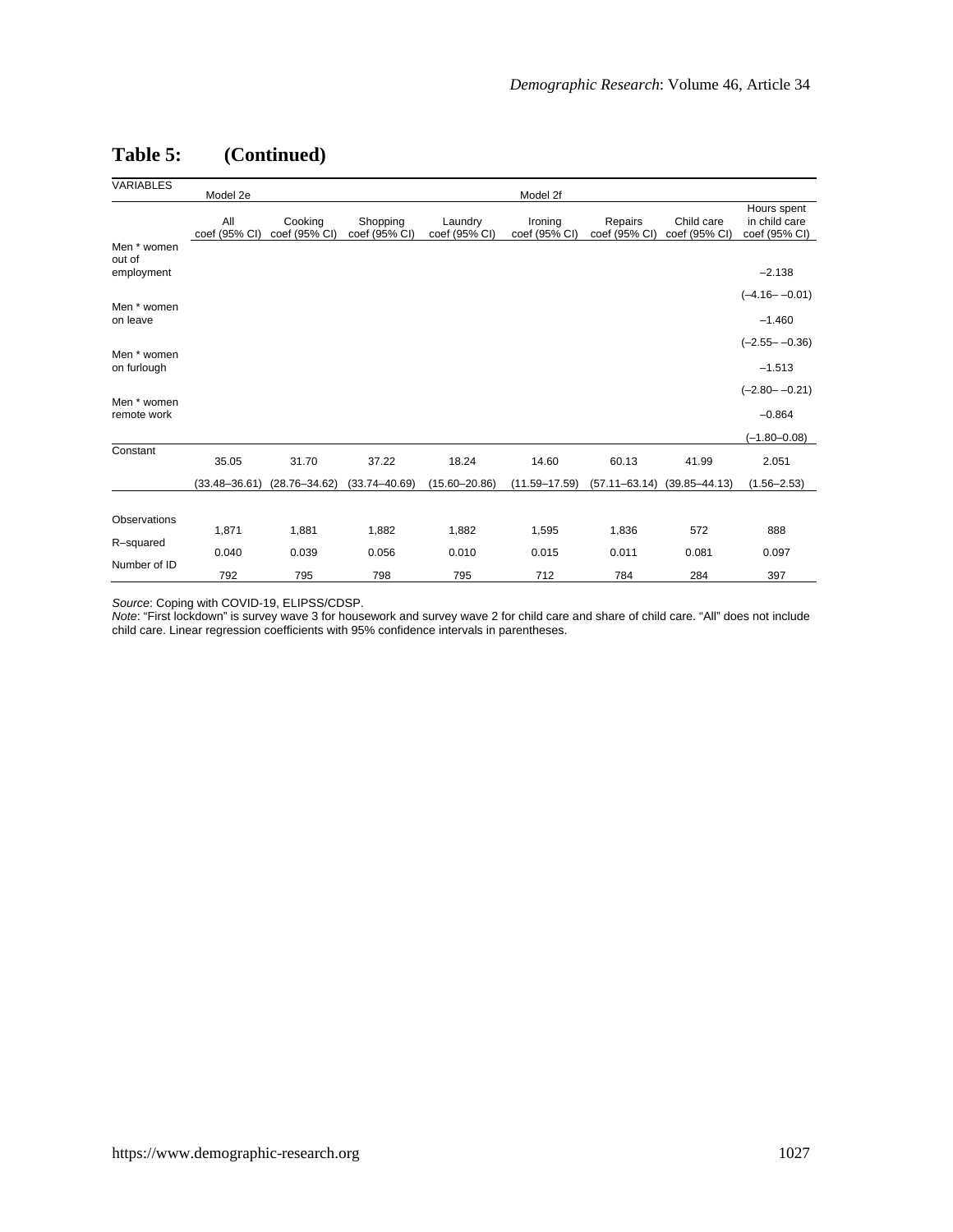### **Table 6: Lockdowns' effects on the male share of unpaid work within couples: The role of an educational gap (individual fixed effects, clustered SE) – Model 3**

| VARIABLES                                                  | Model 3a             |                          |                           |                                                                                                                 | Model 3b                 |                          |                                    |                                               |
|------------------------------------------------------------|----------------------|--------------------------|---------------------------|-----------------------------------------------------------------------------------------------------------------|--------------------------|--------------------------|------------------------------------|-----------------------------------------------|
|                                                            | All<br>coef (95% CI) | Cooking<br>coef (95% CI) | Shopping<br>coef (95% CI) | Laundry<br>coef (95% CI)                                                                                        | Ironing<br>coef (95% CI) | Repairs<br>coef (95% CI) | Child care<br>coef (95% CI)        | Hours spent<br>in child care<br>coef (95% CI) |
| First lockdown<br>(ref. out of<br>lockdown)                | 1.023                | 0.444                    | 6.350                     | $-0.145$                                                                                                        | $-0.823$                 | 0.093                    | $-3.732$                           | 1.011                                         |
|                                                            | $(0.22 - 1.81)$      | $(-0.90 - 1.79)$         | $(3.76 - 8.93)$           | $(-1.42 - 1.13)$                                                                                                | $(-2.15 - 0.50)$         |                          | $(-1.74-1.92)$ $(-6.57 - -0.88)$   | $(0.41 - 1.60)$                               |
| Last lockdown<br>(ref. out of<br>lockdown)                 | 0.237                | 0.960                    | 1.544                     | $-1.583$                                                                                                        | $-0.942$                 | $-0.151$                 | $-0.970$                           | 0.918                                         |
|                                                            | $(-0.51 - 0.99)$     | $(-0.50 - 2.42)$         |                           | $(-0.03-3.11)$ $(-2.84-0.32)$                                                                                   | $(-2.57 - 0.69)$         | $(-1.80 - 1.50)$         | $(-3.35 - 1.41)$                   | $(0.33 - 1.50)$                               |
| Men * First<br>lockdown                                    |                      |                          |                           |                                                                                                                 |                          |                          |                                    | $-0.838$                                      |
| Men * Last                                                 |                      |                          |                           |                                                                                                                 |                          |                          |                                    | $(-1.57 - -0.10)$<br>$-0.469$                 |
| lockdown                                                   |                      |                          |                           |                                                                                                                 |                          |                          |                                    | $(-1.29 - 0.35)$                              |
| First lockdown *<br>Education of                           |                      |                          |                           |                                                                                                                 |                          |                          |                                    |                                               |
| $men$ > women                                              | $-0.936$             | $-0.808$                 | 1.333                     | $-2.709$                                                                                                        | 0.655                    | 2.132                    | 3.964                              | $-0.478$                                      |
| Last lockdown *<br>Education of                            | $(-2.58 - 0.71)$     | $(-3.58 - 1.96)$         | $(-3.55 - 6.21)$          | $(-5.45 - 0.03)$                                                                                                | $(-3.02 - 4.33)$         |                          | $(-1.51 - 5.77)$ $(-3.03 - 10.95)$ | $(-1.99 - 1.04)$                              |
| men > women                                                | 0.535                | $-1.346$                 | 1.549                     | 1.640                                                                                                           | 0.969                    | $-1.153$                 | 3.735                              | $-0.693$                                      |
| Men * First<br>Lockdown *<br>Education of<br>$men$ > women | $(-0.92 - 1.99)$     | $(-3.96 - 1.26)$         | $(-1.51 - 4.69)$          | $(-1.62 - 4.90)$                                                                                                | $(-2.77 - 4.71)$         | $(-4.56 - 2.26)$         | $(-3.09 - 10.56)$                  | $(-2.04 - 0.66)$<br>0.716                     |
|                                                            |                      |                          |                           |                                                                                                                 |                          |                          |                                    | $(-1.15 - 2.58)$                              |
| Men * Last<br>lockdown *<br>Education of<br>$men$ > women  |                      |                          |                           |                                                                                                                 |                          |                          |                                    | 0.360                                         |
|                                                            |                      |                          |                           |                                                                                                                 |                          |                          |                                    | $(-1.36 - 2.08)$                              |
| Constant                                                   | 35.78                | 34.06                    | 40.55                     | 17.85                                                                                                           | 14.77                    | 62.38                    | 44.57                              | 2.569                                         |
|                                                            |                      |                          |                           | $(35.42-36.12)$ $(33.42-34.69)$ $(39.62-41.47)$ $(17.24-18.45)$ $(14.02-15.51)$ $(61.54-63.21)$ $(43.40-45.74)$ |                          |                          |                                    | $(2.38 - 2.74)$                               |
| Observations                                               | 1,886                | 1,896                    | 1,897                     | 1,897                                                                                                           | 1,61                     | 1,851                    | 590                                | 915                                           |
| R-squared                                                  | 0.007                | 0.002                    | 0.042                     | 0.011                                                                                                           | 0.002                    | 0.004                    | 0.027                              | 0.038                                         |
| Number of ID                                               | 794                  | 796                      | 799                       | 797                                                                                                             | 713                      | 785                      | 287                                | 401                                           |

*Source*: Coping with COVID-19, ELIPSS/CDSP.

*Note*: "First lockdown" is survey wave 3 for housework and survey wave 2 for child care and share of child care. "All" does not include child care. Linear regression coefficients with 95% confidence intervals in parentheses.

# **5. Discussion and conclusions**

This study builds on longitudinal data and employs variations in policies implemented to curb the pandemic to examine differences in couples' divisions of household and care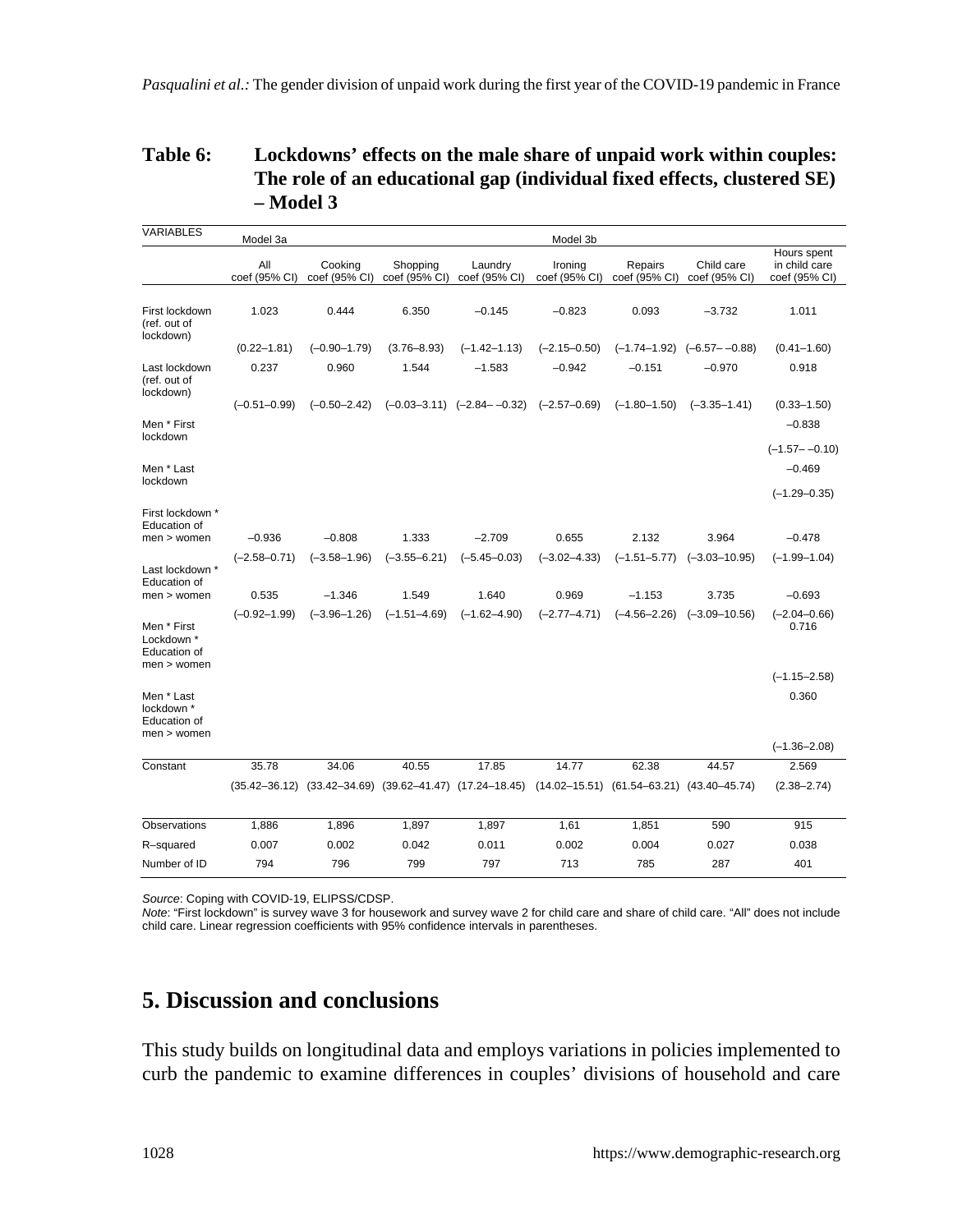work. We explore two explanatory factors: the effect of each partner's time availability (as measured by changes in employment conditions) and relative education (as a proxy for bargaining power in the couple). We also document variations of these effects along gender lines.

Our findings confirm prior studies showing that men's share of housework was higher during both lockdown periods in France than in the out-of-lockdown period. As we hypothesised (*H1*), this is partly due to men's increased time availability. Indeed, we show that changes in working conditions have significantly shaped men's share of unpaid work during the pandemic. Moreover, men's share of unpaid work strongly depended on whether the partner was at home. This finding is in line with the time availability approach (Hiller 1984), suggesting that the time devoted to unpaid tasks depends on couples' constraints. The time availability hypothesis broadly holds when it comes to the division of child care, as men's hours spent on child care increased during the last lockdown only when men were on leave from work. Hence our results point at both the impact of absolute time availability – because men working from home, on furlough, on leave, or out of employment did more household work – and at relative time availability, taking into account the partner's employment situation.

As for the relative resources hypothesis (*H2*), it seems to apply only for some tasks. In particular, men's poor contribution to laundry is even scarcer if men are more educated than their partners. All in all, our findings suggest that bargaining power did not matter much in the reconfiguration of housework during the lockdown periods in France. Rather, our findings hint at the central role of gender norms in shaping couples' changes in the division of domestic work during lockdowns (*H3*). Our data show that although men's share of housework was higher during both lockdown periods, this did not concern all tasks. While we found a stronger contribution of men to shopping, other tasks, including child care, mostly fell on women's shoulders. This is in line with the doing gender perspective (West and Zimmerman 1987), according to which women and men enact gender scripts when they divide work. Shopping was one task that was shared more equally before the pandemic (Kan, Sullivan, and Gershuny 2011), but it became a more masculine practice over the course of 2020 and 2021 (cf. Biroli et al. 2021). In the context of the pandemic, and especially during the first lockdown, shopping was perceived as potentially dangerous – since masks and other barrier measures were not widely available – but also as an opportunity to take a walk, a relief from home seclusion, and an occasion to interact with others. This finding suggests that men not only engaged in more 'masculine' tasks but also devoted more time to relatively less routine tasks, which also confirms that women tend to be a "shock absorber of last resort" in periods of crisis (Elson 2002; see also Ferragina 2019).

During lockdowns, men also spent more time on child care – an activity in which some have been more involved in recent years (Altintas and Sullivan 2016). However,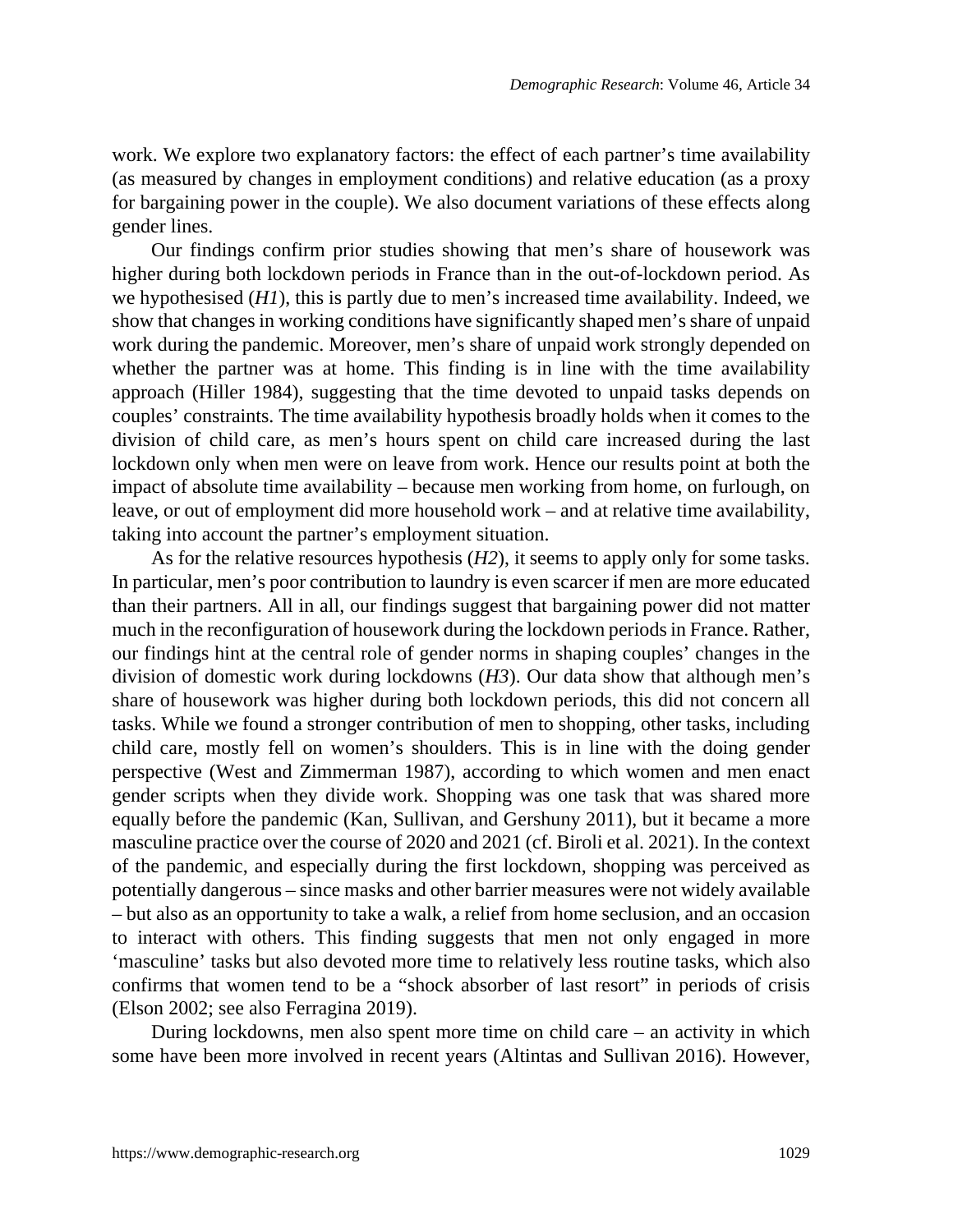their involvement did not translate into more egalitarian shares because women performed even more child care than in the out-of-lockdown period. This finding is also in line with previous research showing that child care induced the most important negotiation in the redivision of labour, as couples with children reported more tension at home during the first lockdown (Safi et al. 2020).

We acknowledge that our analysis has some limitations. Because we do not have information on household and care work before the first lockdown, we use the out-oflockdown period during the COVID-19 pandemic as a reference. While this period does not necessarily reflect couples' divisions of work before the pandemic, it does provide us with a reference point against which to compare arrangements in household life under strict lockdown rules. Finally, more detailed data on tasks carried out in the home during lockdowns, such as those included in time-use diaries, would give us a more accurate depiction of unpaid work involvement.

In conclusion, we contribute to the literature on unpaid work and the COVID-19 pandemic by documenting differences in household life organisation under differing antipandemic policies. Our results reveal that men spent more time on child care during the two lockdown phases, although this did not translate into a more equitable gender distribution of tasks within the household. We found a significantly higher share of unpaid work only in the first lockdown, although more detailed models show that this was mostly due to shopping and decorating in the case of families with children of school age. These tasks are closer to leisure when compared to routine unpaid tasks, and therefore this higher investment in unpaid tasks displays a gendered pattern. Finally, our results illustrate the complementarity of the existing theoretical approaches in explaining changes in domestic division of labour during the pandemic.

It is important to stress that our findings are context related; research has investigated the relationship between macro-level factors, social policies, and the domestic division of work (Anxo, Baird, and Erhel 2017; Fuwa 2004; Mandel, Lazarus, and Shaby 2020). For instance, Mandel, Lazarus, and Shaby (2020) show that even though wives undertake more housework than their spouses in most countries, in more gender-egalitarian societies, women have a stronger bargaining power in negotiating housework responsibilities within the couple. Our results must therefore be read a fortiori. Even in a country like France, where women's labour market participation is relatively high compared to other European countries (Eurostat 2021) and gender egalitarianism is increasingly a mainstream cultural script, the domestic sphere resists change, and it does so amidst a drastic peacetime transformation in the organisation of everyday life. Scrutinising both the overall and the task-to-task shifts in unpaid work within couples, we show that even in 'hard times,' the process of negotiating household work between men and women is still intensely driven by gender norms.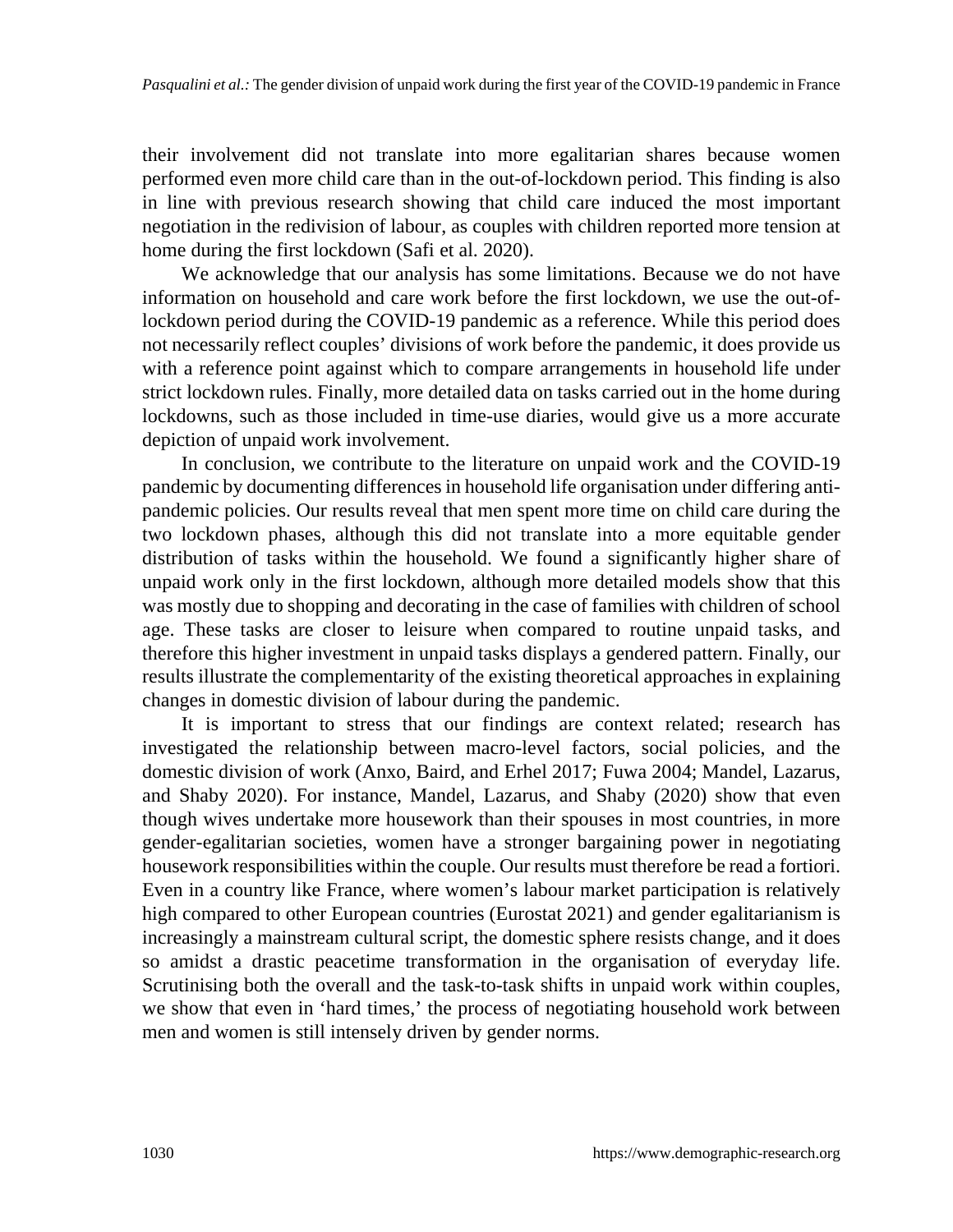## **References**

- Aassve, A., Fuochi, G., and Mencarini, L. (2014). Desperate housework: Relative resources, time availability, economic dependency, and gender ideology across Europe. *Journal of Family Issues* 35(8): 1000–1022. [doi:10.1177/0192513X14](https://doi.org/10.1177/0192513X14522248) [522248.](https://doi.org/10.1177/0192513X14522248)
- Agarwal, B. (1997). 'Bargaining' and gender relations: Within and beyond the household. *Feminist Economics* 3: 1–51. [doi:10.1080/135457097338799](https://doi.org/10.1080/135457097338799).
- Aguiar, M., Hurst, E., and Karabarbounis, L. (2013). Time use during the great recession. *American Economic Review* 103(5): 1664–1696. [doi:10.1257/aer.103.5.1664.](https://doi.org/10.1257/aer.103.5.1664)
- Altintas, E. and Sullivan, O. (2016). Fifty years of change updated: Cross-national gender convergence in housework. *Demographic Research* 35(16): 455–470. [doi:10.40](https://doi.org/10.4054/DemRes.2016.35.16) [54/DemRes.2016.35.16.](https://doi.org/10.4054/DemRes.2016.35.16)
- Andrew, A., Cattan, S., Costa Dias, M., Farquharson, C., Kraftman, L., Krutikova, S., and Sevilla, A. (2020). The gendered division of paid and domestic work under lockdown. (IZA Discussion Paper Series 13500). [doi:10.2139/ssrn.3654937](https://doi.org/10.2139/ssrn.3654937).
- Anxo, D., Baird, M., and Erhel, C. (2017). Work and care regimes and women's employment outcomes: Australia, France and Sweden compared. In: Grimshaw, D., Fagan, C., Hebson, G., and Tavora, I. (eds.). *Making work more equal*. Manchester: Manchester University Press. [doi:10.7765/9781526125972.00025](https://doi.org/10.7765/9781526125972.00025).
- Becker, G.S. (1991). *A treatise on the family: Enlarged edition*. Harvard University Press. [doi:10.4159/9780674020665.](https://doi.org/10.4159/9780674020665)
- Berik, G. and Kongar, E. (2013). Time allocation of married mothers and fathers in hard times: The 2007–09 US recession. *Feminist Economics* 19(3): 208–237. [doi:10.10](https://doi.org/10.1080/13545701.2013.798425) [80/13545701.2013.798425.](https://doi.org/10.1080/13545701.2013.798425)
- Biroli, P., Bosworth, S., Della Giusta, M., Di Girolamo, A., Jaworska, S., and Vollen, J. (2021). Family life in lockdown. *Frontiers in Psychology* 12. [doi:10.3389/fpsyg.](https://doi.org/10.3389/fpsyg.2021.687570) [2021.687570.](https://doi.org/10.3389/fpsyg.2021.687570)
- Bittman, M., England, P., Folbre, N., Sayer, L., and Matheson, G. (2003). When does gender trump money? Bargaining and time household work. *American Journal of Sociology* 109: 186–214. [doi:10.1086/378341](https://doi.org/10.1086/378341).
- Blood, R.O. and Wolfe, D.M. (1960). *Husbands and wives: The dynamics of married living*. New York: Free Press.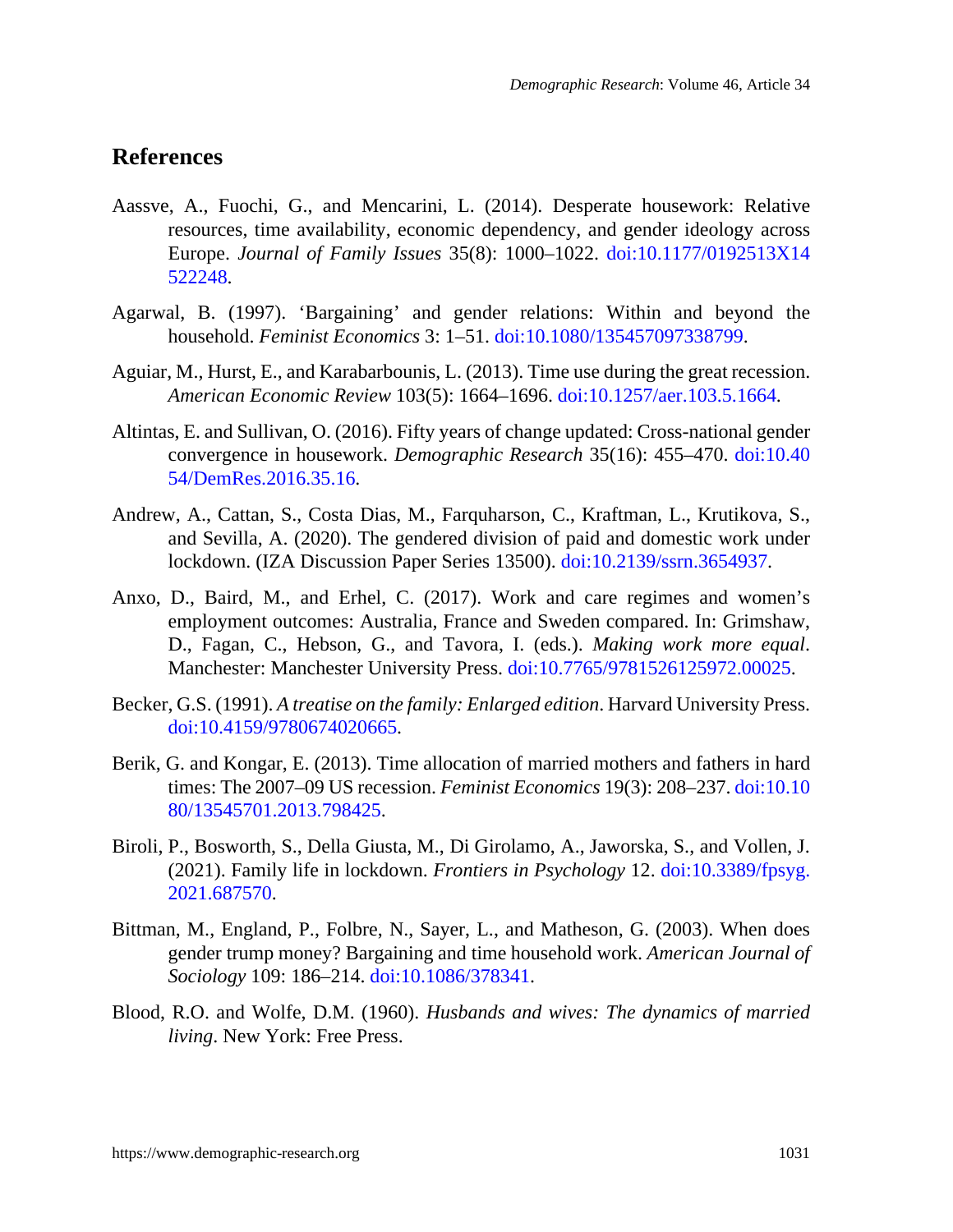- Carlson, D.L., Petts, R.J., and Pepin, J. (2020). Changes in parents' domestic labor during the COVID-19 pandemic. (SocArXiv 13)*.* [doi:10.31235/osf.io/jy8fn.](https://doi.org/10.31235/osf.io/jy8fn)
- Champagne, C., Pailhé, A., and Solaz, A. (2015). Le temps domestique et parental des hommes et des femmes: Quels facteurs d'évolution en 25 ans? *Economie et statistique* 478–480: 209–242. [doi:10.3406/estat.2015.10563.](https://doi.org/10.3406/estat.2015.10563)
- Coltrane, S. (2000). Research on household labour: Modeling and measuring the social embeddedness of routine family work. *Journal of Marriage and Family* 62: 1208– 1233. [doi:10.1111/j.1741-3737.2000.01208.x](https://doi.org/10.1111/j.1741-3737.2000.01208.x).
- Craig, L. (2020). Coronavirus, domestic labour and care: Gendered roles locked down. *Journal of Sociology* 56(4): 684–692. [doi:10.1177/1440783320942413](https://doi.org/10.1177/1440783320942413).
- Craig, L. and Churchill, B. (2021). Working and caring at home: Gender differences in the effects of COVID-19 on paid and unpaid labor in Australia. *Feminist Economics* 27(1–2): 310–326. [doi:10.1080/13545701.2020.1831039](https://doi.org/10.1080/13545701.2020.1831039).
- Craig, L. and Mullan, K. (2011). How mothers and fathers share childcare: A crossnational time-use comparison. *American Sociological Review* 76(6): 834–861. [doi:10.1177/0003122411427673](https://doi.org/10.1177/0003122411427673).
- Del Boca, D., Oggero, N., Profeta, P., and Rossi, M. (2020). Women's and men's work, housework and childcare, before and during COVID-19. *Review of Economics of the Household* 18: 1001–1017. [doi:10.1007/s11150-020-09502-1.](https://doi.org/10.1007/s11150-020-09502-1)
- Desson, Z., Weller, E., McMeekin, P., and Ammi, M. (2020). An Analysis of the Policy Responses to the COVID-19 Pandemic in France, Belgium, and Canada. *Health Policy and Technology* 9(4): 430–446. [doi:10.1016/j.hlpt.2020.09.002](https://doi.org/10.1016/j.hlpt.2020.09.002).
- Dieckhoff, M., Gash, V., Mertens, A., and Gordo, L.R. (2020). Partnered women's contribution to household labor income: Persistent inequalities among couples and their determinants. *Social Science Research* 85: 102348. [doi:10.1016/j.ssresearch.](https://doi.org/10.1016/j.ssresearch.2019.102348) [2019.102348.](https://doi.org/10.1016/j.ssresearch.2019.102348)
- Dominguez-Folgueras, M. (2021). Difficult times: The division of domestic work under lockdown in France. *Social Sciences* 10(6). [doi:10.3390/socsci10060219.](https://doi.org/10.3390/socsci10060219)
- Eckstein, H. (1975). Case studies and theory in political science. In: Greenstein, F.I. and Polsby, N.W. (eds.). *Handbook of political science. Political science: Scope and theory* (Volume 7.). Reading, MA: Addison-Wesley: 94–137.
- Elson, D. (2002). Gender justice, human rights, and neo-liberal economic policies. In: Molyneux, M. and Razavi, S. (eds.). *Gender justice, development and rights*. Oxford: Oxford University Press: 78–114. [doi:10.1093/0199256454.003.0003](https://doi.org/10.1093/0199256454.003.0003).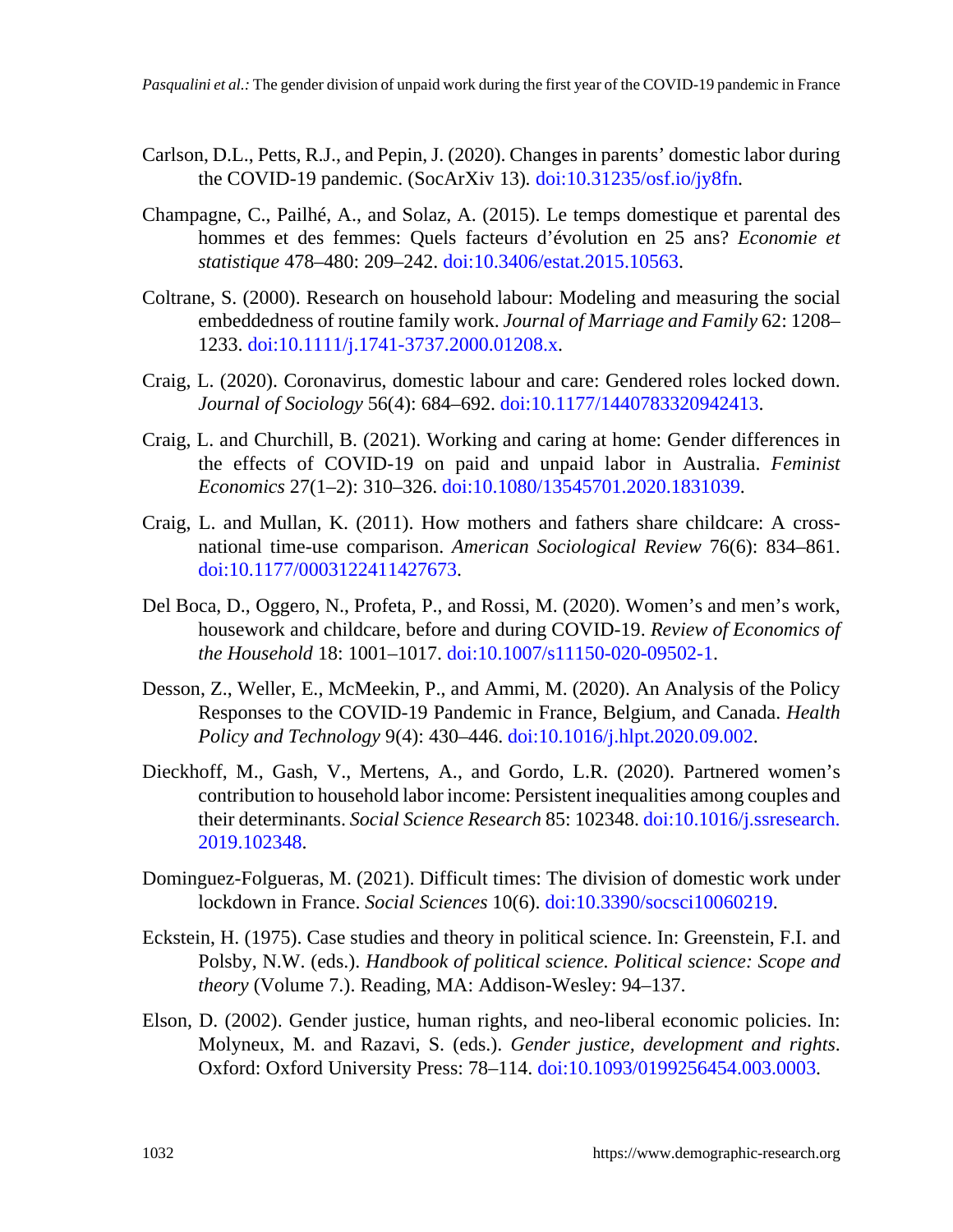- Eurostat (2021). Gender statistics. [https://ec.europa.eu/eurostat/statistics-explained/](https://ec.europa.eu/eurostat/statistics-explained/index.php?title=Gender_statistics#Labour_market) [index.php?title=Gender\\_statistics#Labour\\_market](https://ec.europa.eu/eurostat/statistics-explained/index.php?title=Gender_statistics#Labour_market).
- Farré, L., Fawaz, Y., González, L., and Graves, J. (2020). How the COVID-19 lockdown affected gender inequality in paid and unpaid work in Spain. *EconStore.* [doi:10.2139/ssrn.3643198.](https://doi.org/10.2139/ssrn.3643198)
- Ferragina, E. (2019). The political economy of family policy expansion. *Review of International Political Economy* 26(6): 1238–1265. [doi:10.1080/09692290.2019.](https://doi.org/10.1080/09692290.2019.1627568) [1627568](https://doi.org/10.1080/09692290.2019.1627568).
- Ferragina, E. and Zola, A. (2022). The end of austerity as common sense? An experimental analysis of public opinion shifts and class dynamics during the COVID-19 crisis. *New Political Economy* 27(2): 329–346. [doi:10.1080/1356](https://doi.org/10.1080/13563467.2021.1952560) [3467.2021.1952560](https://doi.org/10.1080/13563467.2021.1952560).
- Ferragina, E., Pasqualini, M., Recchi, E., and Zola, A. (2021). Who cares about health and the economy through the COVID-19 pandemic? Longitudinally tracking changes and heterogeneity in people's perceptions of risks. (SocArXiv). [doi:10.31235/osf.io/rv7e3.](https://doi.org/10.31235/osf.io/rv7e3)
- Flèche, S., Lepinteur, A., and Powdthavee, N. (2020). Gender norms, fairness and relative working hours within households. *Labour Economics* 65: 101866. [doi:10.1016/](https://doi.org/10.1016/j.labeco.2020.101866) [j.labeco.2020.101866.](https://doi.org/10.1016/j.labeco.2020.101866)
- Fodor, É., Gregor, A., Koltai, J., and Kováts, E. (2021). The impact of COVID-19 on the gender division of childcare work in Hungary. *European Societies* 23(sup1): S95– S<sub>110</sub>. [doi:10.1080/14616696.2020.1817522.](https://doi.org/10.1080/14616696.2020.1817522)
- Fuwa, M. (2004). Macro-level gender inequality and the division of household labor in 22 countries. *American Sociological Review* 69(6): 751–767. [doi:10.1177/000312](https://doi.org/10.1177/000312240406900601) [240406900601.](https://doi.org/10.1177/000312240406900601)
- Gerring, J. (2007). Is there a (viable) crucial-case method? *Comparative Political Studies* 40(3): 231–253. [doi:10.1177/0010414006290784.](https://doi.org/10.1177/0010414006290784)
- Gough, M. and Killewald, A. (2011). Unemployment in families: The case of housework. *Journal of Marriage and Family* 73(5): 1085–1100. [doi:10.1111/j.1741-3737.](https://doi.org/10.1111/j.1741-3737.2011.00867.x) [2011.00867.x](https://doi.org/10.1111/j.1741-3737.2011.00867.x).
- Grotti, R. and Scherer, S. (2016). Does gender equality increase economic inequality? Evidence from five countries. *Research in Social Stratification and Mobility* 45: 13–26. [doi:10.1016/j.rssm.2016.06.001.](https://doi.org/10.1016/j.rssm.2016.06.001)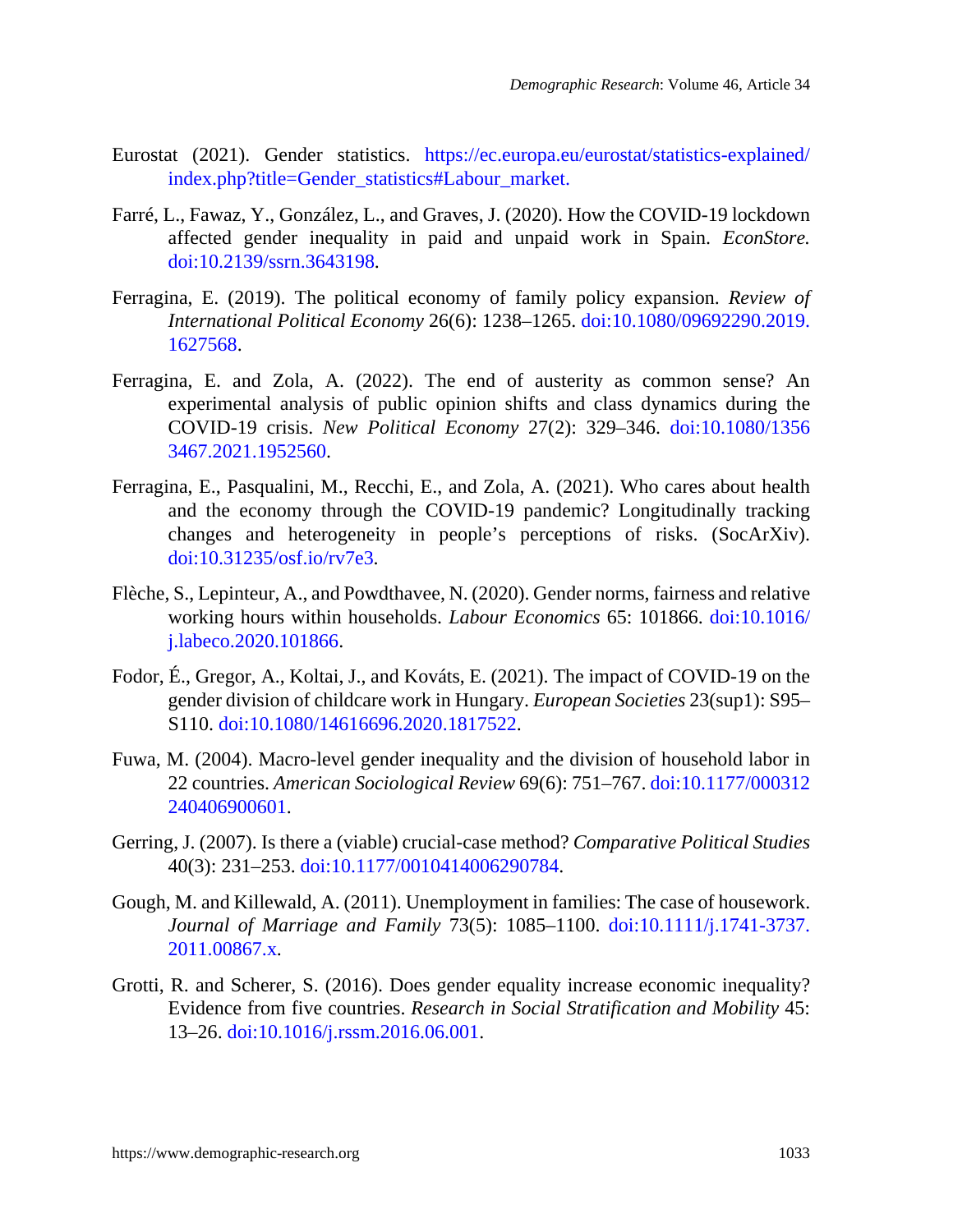- Grunow, D., Schulz, F., and Blossfeld, H.-P. (2012). What determines change in the division of housework over the course of a marriage? *International Sociology* 273: 289–307. [doi:10.1177/0268580911423056.](https://doi.org/10.1177/0268580911423056)
- Hank, K. and Steinbach, A. (2021). The virus changed everything, didn't it? Couples' division of housework and childcare before and during the Corona crisis. *Journal of Family Research* 33(1): 99–114. [doi:10.20377/jfr-488.](https://doi.org/10.20377/jfr-488)
- Hiller, D.V. (1984). Power dependence and division of family work. *Sex Roles* 10(11– 12): 1003–1019. [doi:10.1007/BF00288521](https://doi.org/10.1007/BF00288521).
- Hipp, L. and Bünning, M. (2021). Parenthood as a driver of increased gender inequality during COVID-19? Exploratory evidence from Germany. *European Societies* 23(sup1): S658–S673. [doi:10.1080/14616696.2020.1833229.](https://doi.org/10.1080/14616696.2020.1833229)
- Horne, R.M., Johnson, M.D., Galambos, N.L., and Krahn, H.J. (2018). Time, money, or gender? Predictors of the division of household labour across life stages. *Sex Roles* 78(11): 731–743. [doi:10.1007/s11199-017-0832-1](https://doi.org/10.1007/s11199-017-0832-1).
- Kan, M.Y., Sullivan, O., and Gershuny, J. (2011). Gender convergence in domestic work: Discerning the effect of interactional and institutional barriers from large-Scale data. *Sociology* 45: 234–251. [doi:10.1177/0038038510394014](https://doi.org/10.1177/0038038510394014).
- Kreyenfeld, M. and Zinn, S. (2021). Coronavirus and care: How the coronavirus crisis affected fathers' involvement in Germany. *Demographic Research* 44(4): 99–124. [doi:10.4054/DemRes.2021.44.4](https://doi.org/10.4054/DemRes.2021.44.4).
- Lachance-Grzela, M. and Bouchard, G. (2010). Why do women do the lion's share of housework? A decade of research. *Sex Roles* 63(11): 767–780. [doi:10.1007/s111](https://doi.org/10.1007/s11199-010-9797-z) [99-010-9797-z.](https://doi.org/10.1007/s11199-010-9797-z)
- Lundberg, S. and Pollak, R.A. (1996). Bargaining and distribution in marriage. *Journal of Economic Perspectives* 10(4): 139–158. [doi:10.1257/jep.10.4.139.](https://doi.org/10.1257/jep.10.4.139)
- Mandel, H., Lazarus, A., and Shaby, M. (2020). Economic exchange or gender identities? Housework division and wives' economic dependency in different contexts. *European Sociological Review* 36(6): 831–851. [doi:10.1093/esr/jcaa023](https://doi.org/10.1093/esr/jcaa023).
- Mangiavacchi, L., Piccoli, L., and Pieroni, L. (2021). Fathers matter: Intrahousehold responsibilities and children's wellbeing during the COVID-19 lockdown in Italy. *Economics and Human Biology* 42: e101016. [doi:10.1016/j.ehb.2021.101016](https://doi.org/10.1016/j.ehb.2021.101016).
- Morill, M.S. and Pabilonia, S.W. (2012). What effects do economic conditions have on families' time together? (BLS Working Paper 454). Washington, D.C.: Bureau of Labor Statistics. [doi:10.2139/ssrn.2046818](https://doi.org/10.2139/ssrn.2046818).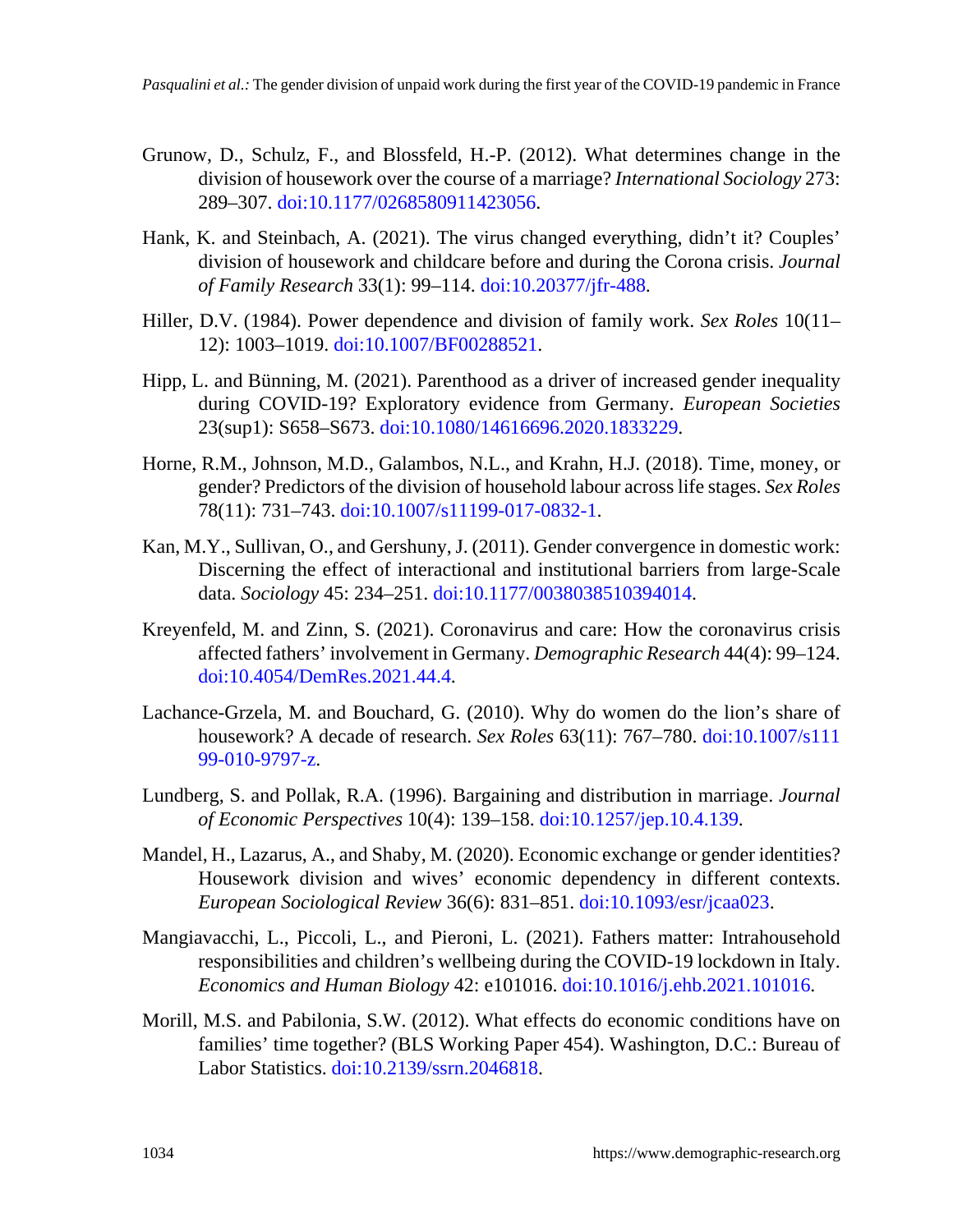- Or, Z., Gandré, C., Zaleski, I.D., and Steffen, M. (2022). France's response to the COVID-19 pandemic: Between a rock and a hard place. *Health Economics, Policy and Law* 17(1): 14–26. [doi:10.1017/S1744133121000165.](https://doi.org/10.1017/S1744133121000165)
- Pailhé, A., Solaz, A., and Souletie, A. (2019). How do women and men use extra time? Housework and childcare after the French 35-hour workweek regulation. *European Sociological Review* 35(6): 807–824. [doi:10.1093/esr/jcz039.](https://doi.org/10.1093/esr/jcz039)
- Pailhé, A., Solaz, A., and Stanfors, M. (2020). The great convergence: Gender and unpaid work in Europe and the United States. *Population and Development Review* 47(1): 181–217. [doi:10.1111/padr.12385](https://doi.org/10.1111/padr.12385).
- Pearse, R. and Connell, R. (2016). Gender norms and the economy: Insights from social research. *Feminist Economics* 22(1): 30–53. [doi:10.1080/13545701.2015.1078](https://doi.org/10.1080/13545701.2015.1078485) [485](https://doi.org/10.1080/13545701.2015.1078485).
- Recchi, E., Ferragina, E., Godechot, O., Helmeid, E., Pauly, S., Safi, M., and Zola, A. (2020). Living through lockdown: Social inequalities and transformations during the COVID-19 crisis in France. *Zenodo*. [doi:10.5281/zenodo.3978023.](https://doi.org/10.5281/zenodo.3978023)
- Recchi, E., Safi, M., Ferragina, E., Schradie, J., and Sauger, N. (2022) Faire face ou COVID-19 vagues 1–8 (2020). (Research data repository of Sciences Po) [doi:10.21410/7E4/PZT8SO.](https://doi.org/10.21410/7E4/PZT8SO)
- Safi, M., Coulangeon, P., Godechot, O., Helmeid, E., Pauly, S., Ferragina, E., Recchi, E., Sauger, N., and Schradie, J. (2020). When life revolves around the home: Work and sociability during the lockdown. *Zenodo*. [doi:10.5281/zenodo.3839312](https://doi.org/10.5281/zenodo.3839312).
- Sanchez, L. and Thomson, E. (1997). Becoming mothers and fathers: Parenthood, gender, and the division of labour. *Gender and Society* 116: 747–772. [doi:10.1177/](https://doi.org/10.1177/089124397011006003) [089124397011006003.](https://doi.org/10.1177/089124397011006003)
- Seiz, M. (2021). Equality in confinement: Nonnormative divisions of labor in Spanish dual-earner families during the COVID-19 lockdown. *Feminist Economics* 27(1– 2): 345–361. [doi:10.1080/13545701.2020.1829674.](https://doi.org/10.1080/13545701.2020.1829674)
- Sevilla, A. and Smith, S. (2020). Baby steps: The gender division of childcare during the COVID-19 pandemic. *Oxford Review of Economic Policy* 36(Supplement 1): S169–S186. [doi:10.1093/oxrep/graa027.](https://doi.org/10.1093/oxrep/graa027)
- Shafer, K., Scheibling, C., and Milkie, M.A. (2020). The division of domestic labor before and during the COVID‐19 pandemic in Canada: Stagnation versus shifts in fathers' contributions. *Canadian Review of Sociology/Revue canadienne de sociologie* 57(4): 523–549. [doi:10.1111/cars.12315](https://doi.org/10.1111/cars.12315).